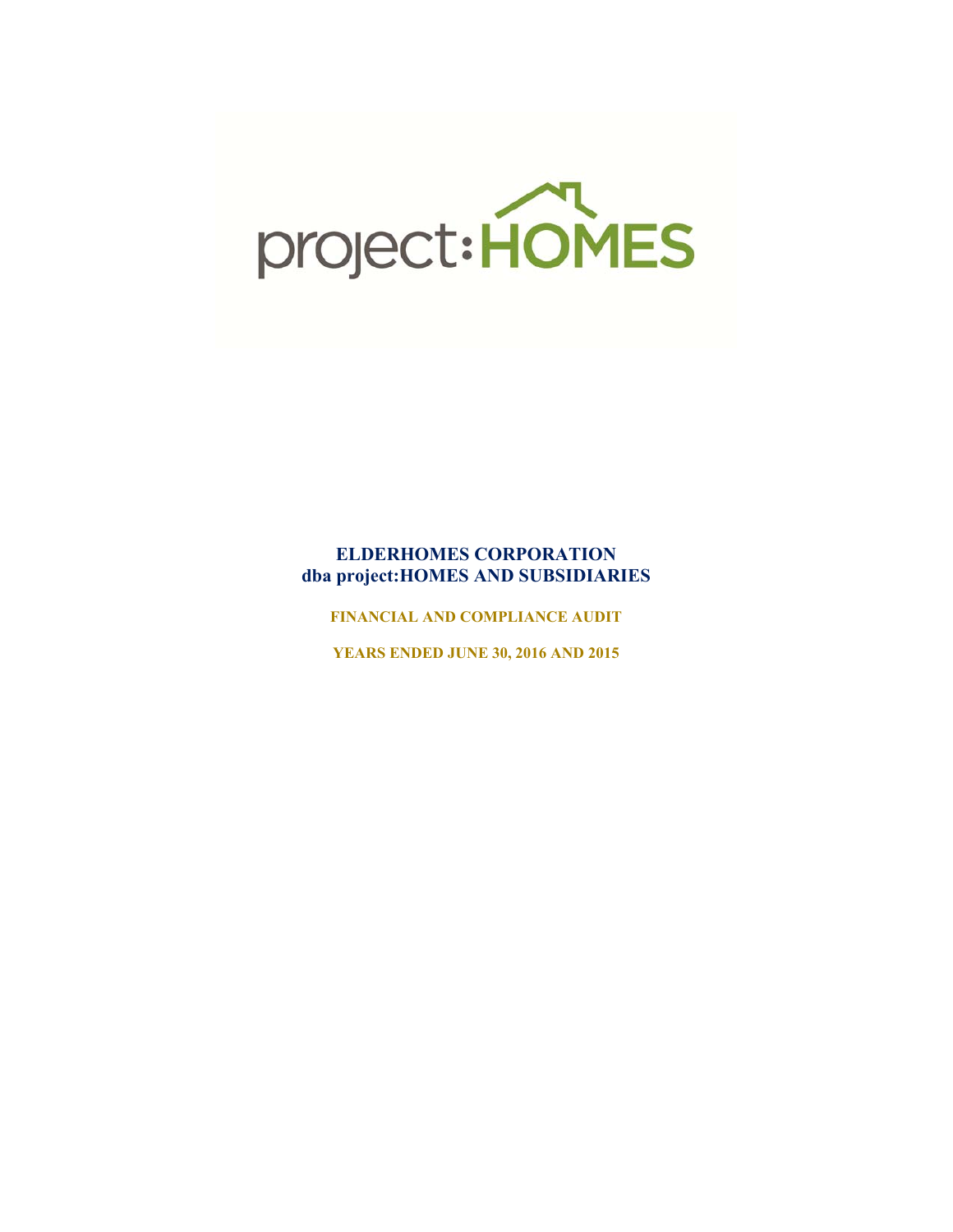# **CONTENTS**

|                                                                                                                                                                                                                          | $1 - 2$   |
|--------------------------------------------------------------------------------------------------------------------------------------------------------------------------------------------------------------------------|-----------|
| CONSOLIDATED FINANCIAL STATEMENTS                                                                                                                                                                                        |           |
|                                                                                                                                                                                                                          | $3 - 4$   |
|                                                                                                                                                                                                                          | $5 - 7$   |
|                                                                                                                                                                                                                          | $8 - 9$   |
|                                                                                                                                                                                                                          | $10 - 15$ |
| <b>INDEPENDENT AUDITOR'S REPORT ON INTERNAL CONTROL OVER</b><br>FINANCIAL REPORTING AND ON COMPLIANCE AND OTHER<br>MATTERS BASED ON AN AUDIT OF FINANCIAL STATEMENTS<br>PERFORMED IN ACCORDANCE WITH GOVERNMENT AUDITING | $16 - 17$ |
| INDEPENDENT AUDITOR'S REPORT ON COMPLIANCE FOR EACH<br>MAJOR PROGRAM AND ON INTERNAL CONTROL OVER                                                                                                                        | $18 - 19$ |
| SUPPLEMENTAL CONSOLIDATED SCHEDULES OF EXPENDITURES                                                                                                                                                                      | $20 - 23$ |
|                                                                                                                                                                                                                          | 24        |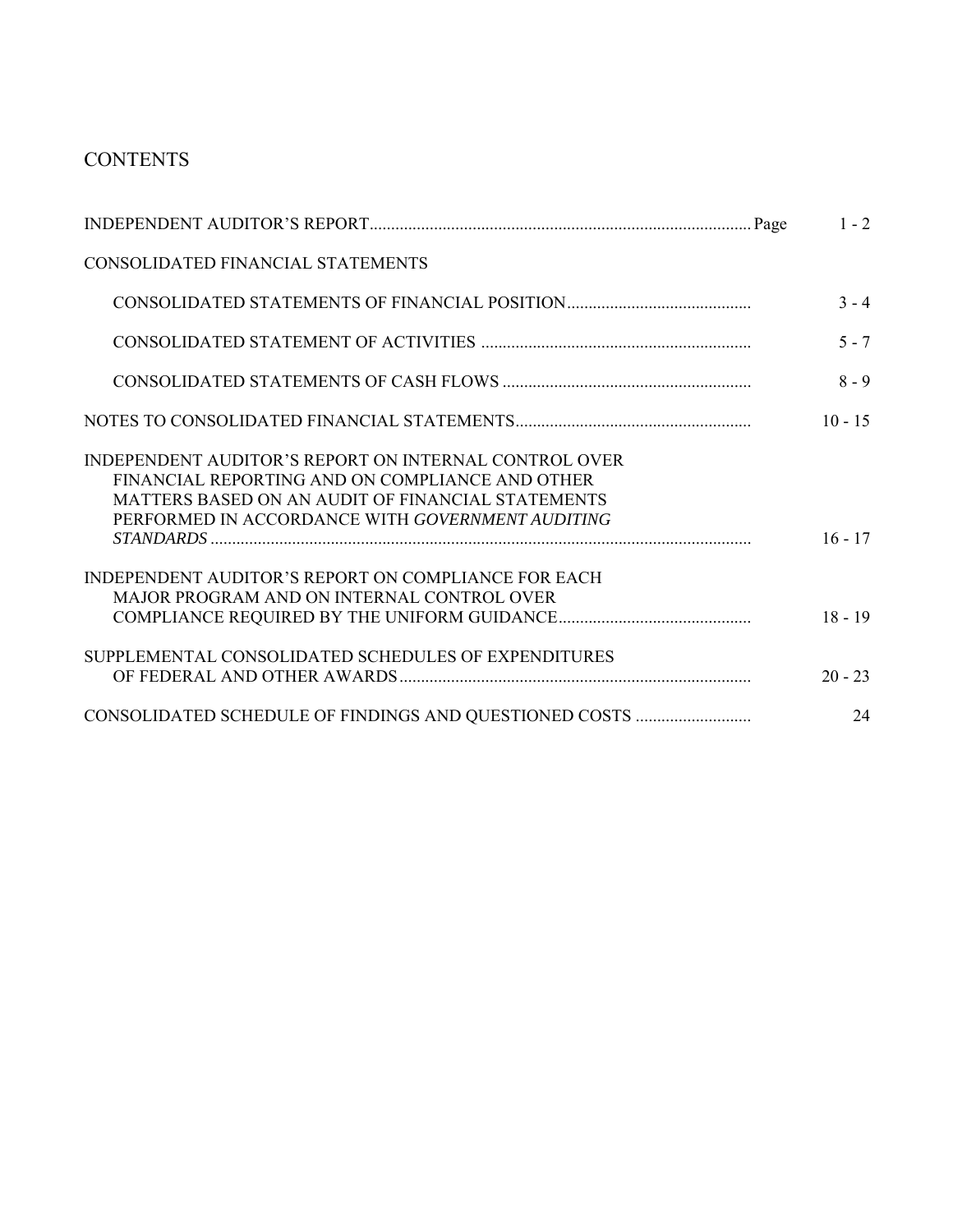

# INDEPENDENT AUDITOR'S REPORT

Board of Directors ElderHomes Corporation dba project:HOMES and Subsidiaries Richmond, Virginia

### **Report on the Financial Statements**

We have audited the accompanying consolidated financial statements of ElderHomes Corporation dba project:HOMES (a nonprofit organization) and Subsidiaries (the "Corporation"), which comprise the consolidated statements of financial position as of June 30, 2016 and 2015 and the related consolidated statement of activities for the years then ended, consolidated statements of cash flows for the years then ended, and the related notes to the consolidated financial statements.

### *Management's Responsibility for the Consolidated Financial Statements*

Management is responsible for the preparation and fair presentation of these consolidated financial statements in accordance with accounting principles generally accepted in the United States of America; this includes the design, implementation, and maintenance of internal control relevant to the preparation and fair presentation of consolidated financial statements that are free from material misstatement, whether due to fraud or error.

### *Auditor's Responsibility*

Our responsibility is to express an opinion on these consolidated financial statements based on our audit. We conducted our audit in accordance with auditing standards generally accepted in the United States of America and the standards applicable to financial audits contained in *Government Auditing Standards*, issued by the Comptroller General of the United States. Those standards require that we plan and perform the audit to obtain reasonable assurance about whether the consolidated financial statements are free from material misstatement.

An audit involves performing procedures to obtain audit evidence about the amounts and disclosures in the consolidated financial statements. The procedures selected depend on the auditor's judgment, including the assessment of the risks of material misstatement of the consolidated financial statements, whether due to fraud or error. In making those risk assessments, the auditor considers internal control relevant to the entity's preparation and fair presentation of the consolidated financial statements in order to design audit procedures that are appropriate in the circumstances, but not for the purpose of expressing an opinion on the effectiveness of the entity's internal control. Accordingly, we express no such opinion. An audit also includes evaluating the appropriateness of accounting policies used and the reasonableness of significant accounting estimates made by management, as well as evaluating the overall presentation of the consolidated financial statements.

We believe that the audit evidence we have obtained is sufficient and appropriate to provide a basis for our audit opinion.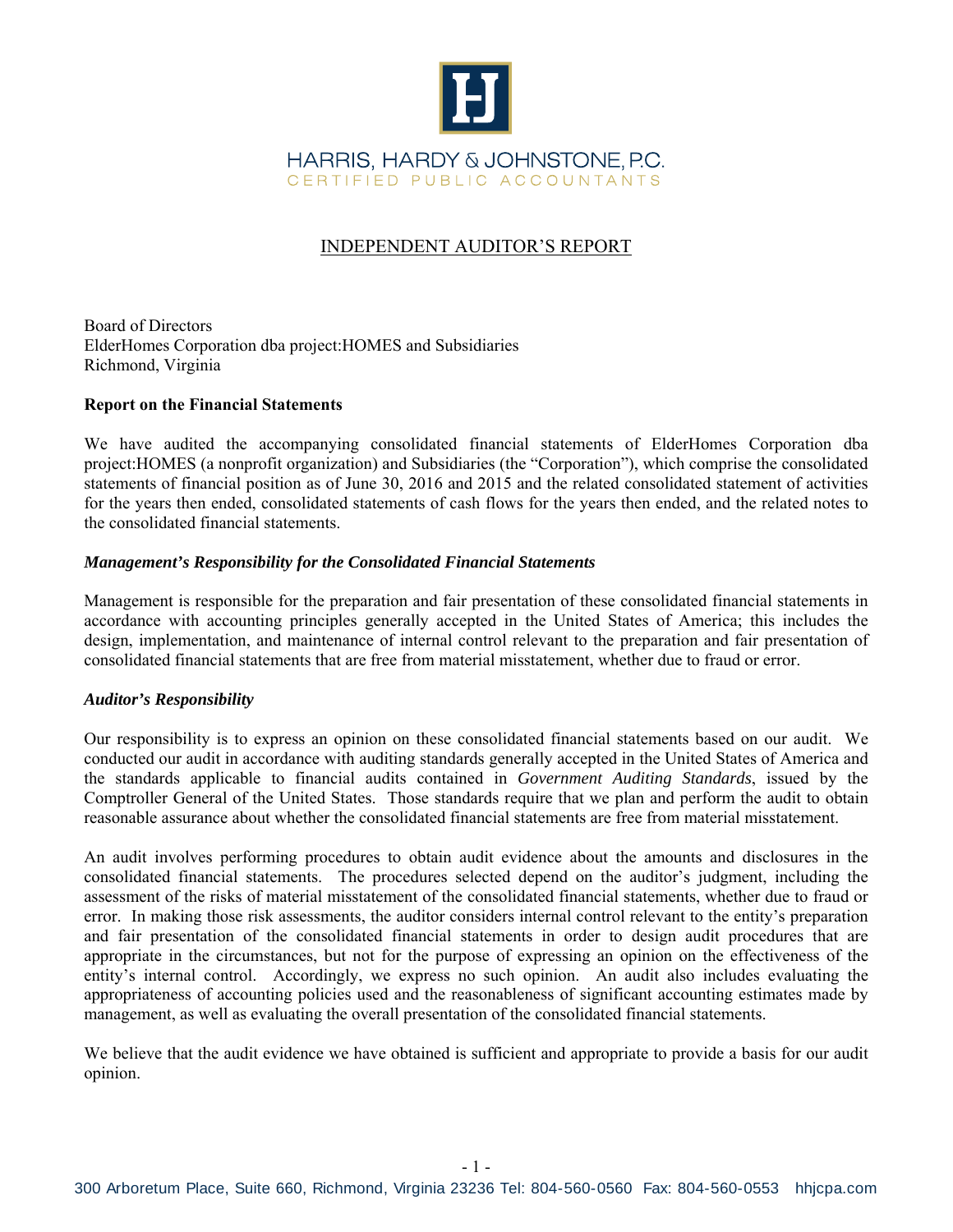### *Opinion*

In our opinion, the consolidated financial statements referred to above present fairly, in all material respects, the financial position of the Corporation as of June 30, 2016, and the changes in its net assets and its cash flows for the year then ended in accordance with accounting principles generally accepted in the United States of America.

### **Report on Summarized Comparative Information**

We have previously audited the Corporation's 2015 consolidated financial statements, and our report dated November 16, 2015, expressed an unmodified opinion on those audited consolidated financial statements. In our opinion, the summarized comparative information presented herein as of and for the year ended June 30, 2015, is consistent, in all material respects, with the audited consolidated financial statements from which it has been derived.

### *Other Matters*

### *Other Information*

Our audit was conducted for the purpose of forming an opinion on the consolidated financial statements as a whole. The accompanying consolidated schedules of expenditures of federal awards, as required by Title 2 U.S. *Code of Federal Regulations* (CFR) Part 200, *Uniform Administrative Requirements, Cost Principles, and Audit Requirements for Federal Awards*, are presented for purposes of additional analysis and are not a required part of the consolidated financial statements. Such information is the responsibility of management and was derived from and relates directly to the underlying accounting and other records used to prepare the consolidated financial statements. The information has been subjected to the auditing procedures applied in the audit of the consolidated financial statements and certain additional procedures, including comparing and reconciling such information directly to the underlying accounting and other records used to prepare the consolidated financial statements or to the consolidated financial statements themselves, and other additional procedures in accordance with auditing standards generally accepted in the United States of America. In our opinion, the information is fairly stated, in all material respects, in relation to the consolidated financial statements as a whole.

### **Other Reporting Required by** *Government Auditing Standards*

In accordance with *Government Auditing Standards*, we have also issued our report dated October 5, 2016, on our consideration of the Corporation's internal control over financial reporting and on our tests of its compliance with certain provisions of laws, regulations, contracts, and grant agreements and other matters. The purpose of that report is to describe the scope of our testing of internal control over financial reporting and compliance and the results of that testing, and not to provide an opinion on internal control over financial reporting or on compliance. That report is an integral part of an audit performed in accordance with *Government Auditing Standards* in considering the Corporation's internal control over financial reporting and compliance.

Harris, Hardy; Johnstone, P.C.

Richmond, Virginia October 5, 2016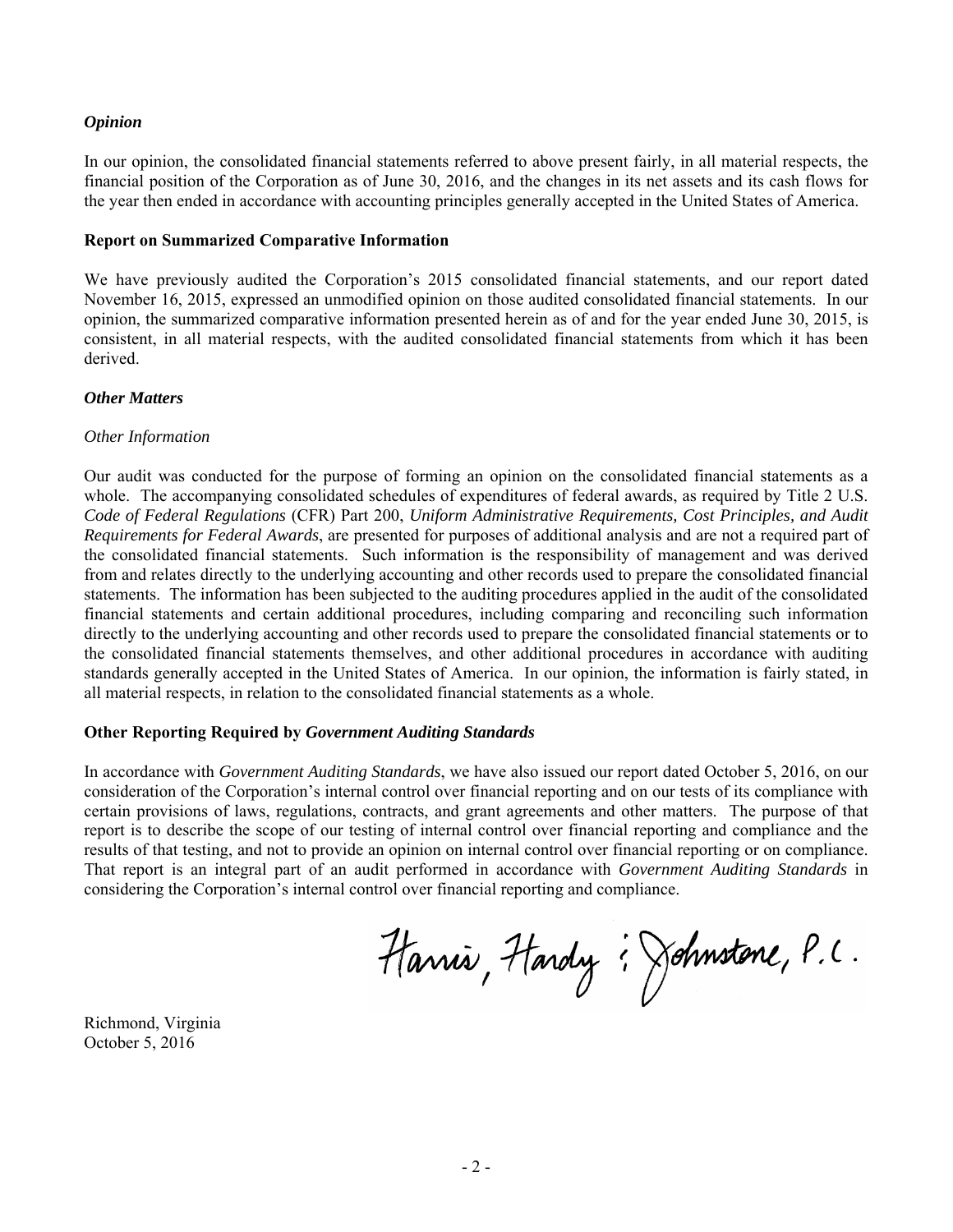# CONSOLIDATED STATEMENTS OF FINANCIAL POSITION

# JUNE 30, 2016 AND 2015

|                                        | 2016        | 2015          |
|----------------------------------------|-------------|---------------|
| <b>ASSETS</b>                          |             |               |
| <b>CURRENT ASSETS</b>                  |             |               |
| Cash and cash equivalents              | \$1,708,403 | \$<br>597,768 |
| Grant receivables:                     |             |               |
| Virginia Department of Housing and     |             |               |
| <b>Community Development</b>           | 334,361     | 415,687       |
| County of Henrico                      | 55,300      | 213,651       |
| City of Richmond                       | 355,273     | 201,394       |
| County of Chesterfield                 | 74,157      | 97,945        |
| City of Hopewell                       |             | 19,964        |
| City of Colonial Heights               |             | 37,240        |
| Virginia Housing Development Authority | 44,075      | 39,900        |
| Trade receivables                      | 12,054      | 39,319        |
| Work in progress                       | 207,009     | 156,360       |
| Inventory                              | 79,035      | 74,225        |
| Inventory of real estate               | 435,815     | 941,423       |
| TOTAL CURRENT ASSETS                   | 3,305,482   | 2,834,876     |
| PROPERTY AND EQUIPMENT                 |             |               |
| Land                                   | 138,336     | 138,336       |
| Vehicles                               | 540,711     | 533,591       |
| Building and improvements              | 970,362     | 955,106       |
| Equipment                              | 241,247     | 241,247       |
|                                        | 1,890,656   | 1,868,280     |
| Less Accumulated depreciation          | 1,048,469   | 945,058       |
| NET PROPERTY AND EQUIPMENT             | 842,187     | 923,222       |
| <b>OTHER ASSETS</b>                    |             |               |
| Investments - partnerships             | 709,551     | 709,501       |
| Land held for investment               | 446,418     | 439,312       |
| Loan costs                             | 2,176       | 23,265        |
| Accounts receivable - affiliates       | 408,227     | 590,983       |
| <b>TOTAL OTHER ASSETS</b>              | 1,566,372   | 1,763,061     |
|                                        | \$5,714,041 | \$5,521,159   |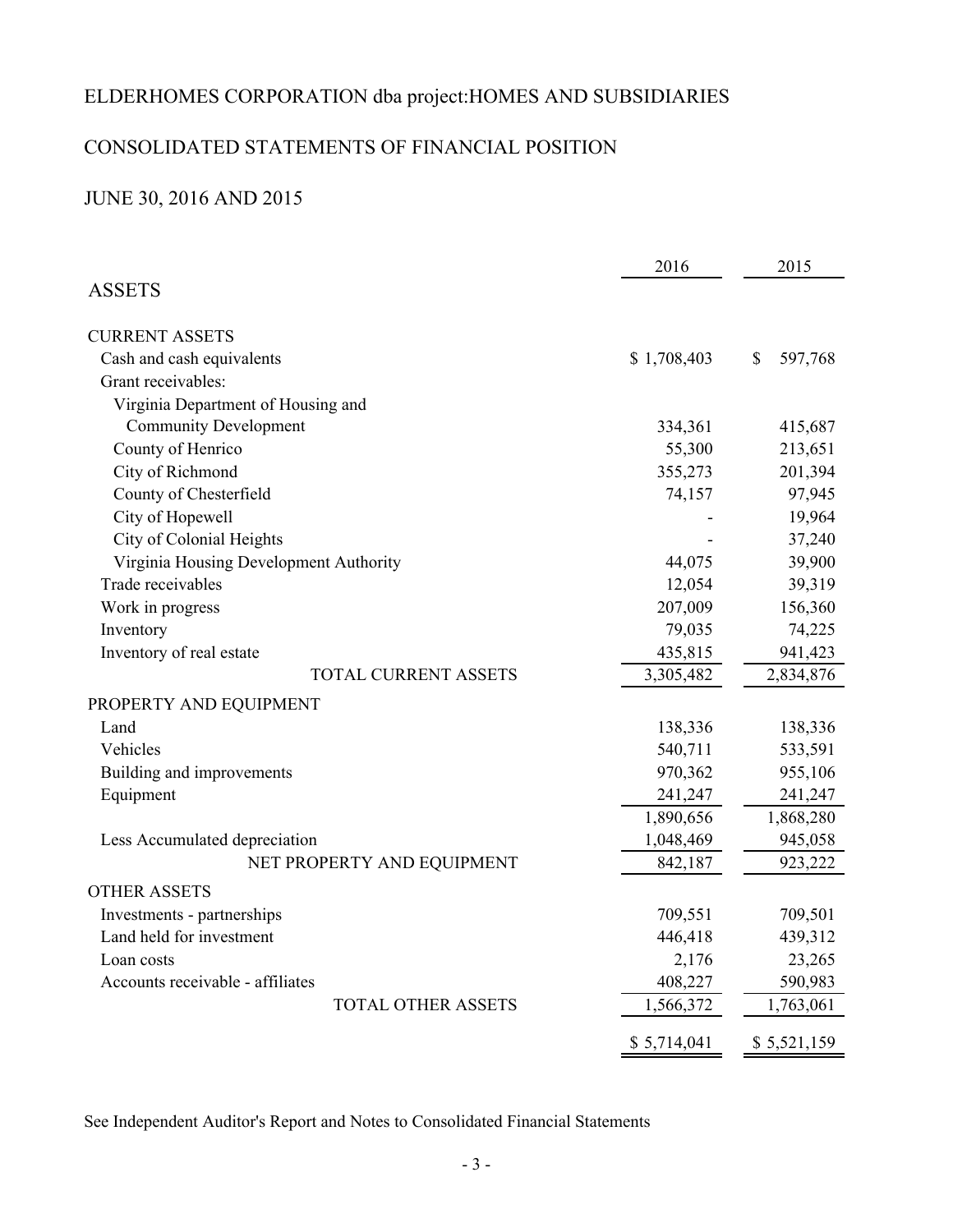|                                   | 2016          | 2015          |
|-----------------------------------|---------------|---------------|
| <b>LIABILITIES AND NET ASSETS</b> |               |               |
| <b>CURRENT LIABILITIES</b>        |               |               |
| Accounts payable                  | \$<br>295,685 | \$<br>596,258 |
| Advanced grants:                  |               |               |
| Weatherization                    | 10,000        | 60,000        |
| Indoor plumbing                   | 47,006        | 47,006        |
| Due to Grantors                   | 245,629       | 250,912       |
| Accumulated vacation              | 106,570       | 84,107        |
| Current portion of long-term debt | 593,563       | 32,717        |
| TOTAL CURRENT LIABILITIES         | 1,298,453     | 1,071,000     |
| <b>LONG-TERM DEBT</b>             | 457,179       | 1,050,730     |
| <b>TOTAL LIABILITIES</b>          | 1,755,632     | 2,121,730     |
| <b>NET ASSETS</b>                 |               |               |
| Unrestricted                      | 3,494,506     | 3,185,026     |
| Temporarily restricted            | 463,903       | 214,403       |
| <b>TOTAL NET ASSETS</b>           | 3,958,409     | 3,399,429     |

 $$\frac{$ 5,714,041}{$ 5,521,159}$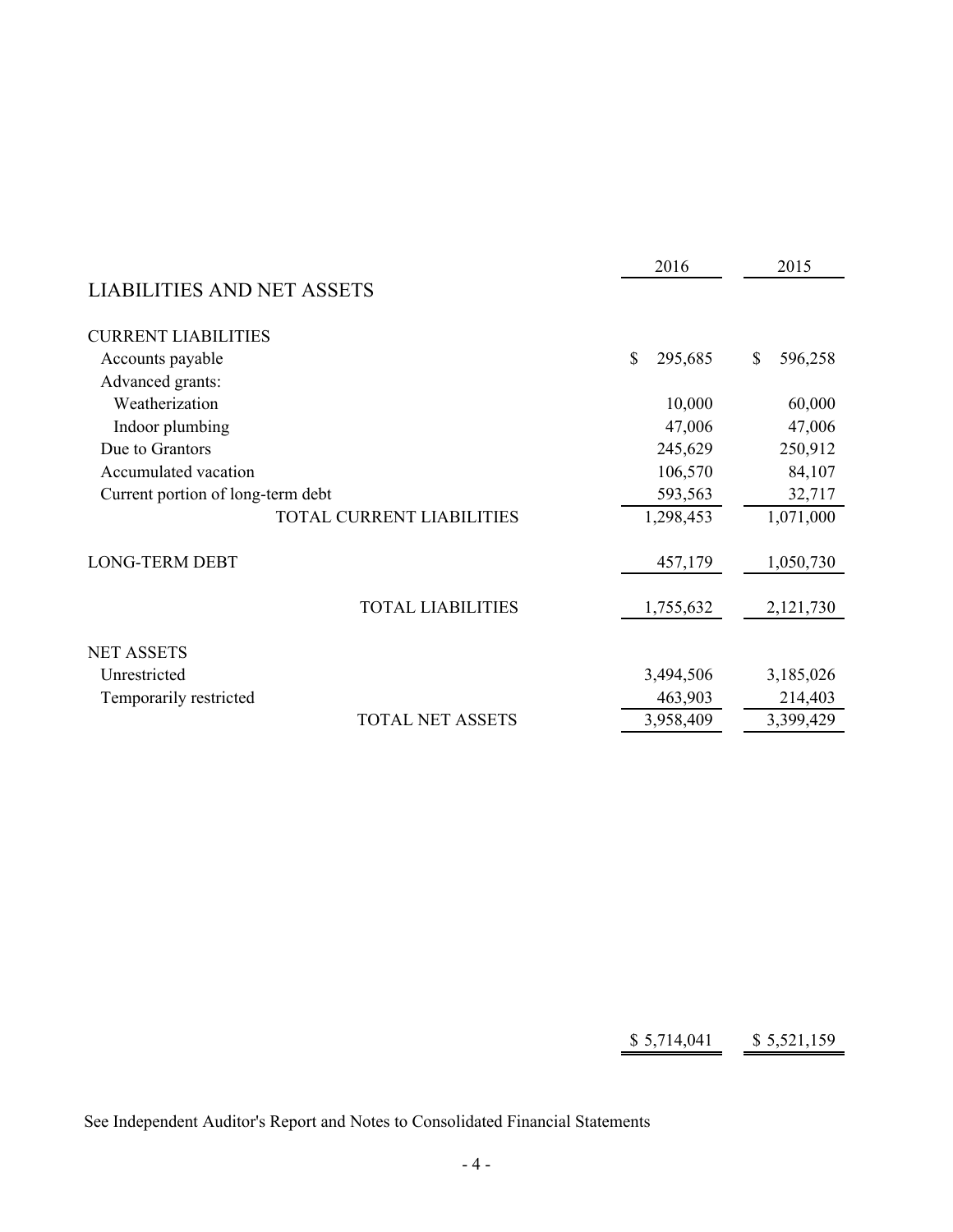# CONSOLIDATED STATEMENT OF ACTIVITIES

# YEAR ENDED JUNE 30, 2016 (WITH SUMMARIZED TOTALS FOR YEAR ENDED JUNE 30, 2015)

|                                           |              | 2016          |             |             |
|-------------------------------------------|--------------|---------------|-------------|-------------|
|                                           |              | Temporarily   |             | 2015        |
|                                           | Unrestricted | Restricted    | Total       | Total       |
| REVENUES AND RECLASSIFICATIONS            |              |               |             |             |
| House sales                               | \$2,583,377  | $\mathcal{S}$ | \$2,583,377 | \$2,189,380 |
| Virginia Department of Housing and        |              |               |             |             |
| <b>Community Development</b>              |              | 1,831,951     | 1,831,951   | 2,106,720   |
| City of Richmond                          |              | 1,402,986     | 1,402,986   | 1,179,006   |
| County of Henrico                         |              | 984,013       | 984,013     | 1,001,413   |
| Volunteer Services Program contributions: |              |               |             |             |
| Corporations                              |              | 413,983       | 413,983     | 201,221     |
| Foundations                               |              | 108,470       | 108,470     | 133,752     |
| Individuals and churches                  |              | 38,305        | 38,305      | 44,127      |
| Dominion Energy Program                   | 523,428      |               | 523,428     |             |
| County of Chesterfield                    |              | 395,810       | 395,810     | 317,231     |
| Distributor sales                         | 247,398      |               | 247,398     | 265,377     |
| City of Petersburg                        |              | 144,400       | 144,400     | 141,822     |
| Development and monitoring fees           | 101,647      |               | 101,647     | 155,135     |
| City of Colonial Heights                  |              | 74,302        | 74,302      | 63,490      |
| Richmond Regional Energy Alliance         |              | 66,551        | 66,551      | 71,764      |
| Rental income                             | 51,135       |               | 51,135      | 44,473      |
| Southeast Energy Alliance                 |              | 38,000        | 38,000      | 39,706      |
| Interest                                  | 33,773       |               | 33,773      | 15,752      |
| Commonwealth of Virginia                  |              | 23,406        | 23,406      | 23,406      |
| Virginia Housing Development Authority    |              | 4,175         | 4,175       | 49,453      |
| Local Initiative Support Corporation      |              |               |             | 225,000     |
| Construction management                   |              |               |             | 124,882     |
| City of Hopewell                          |              |               |             | 19,964      |
| Unrealized gains on investments           |              |               |             | (1, 397)    |
| <b>TOTAL REVENUES</b>                     | 3,540,758    | 5,526,352     | 9,067,110   | 8,411,677   |
| Net assets released from restrictions:    |              |               |             |             |
| Restrictions satisfied by payments        | 5,276,852    | (5,276,852)   |             |             |
| <b>TOTAL REVENUES AND</b>                 |              |               |             |             |
| <b>RECLASSIFICATIONS</b>                  | 8,817,610    | 249,500       | 9,067,110   | 8,411,677   |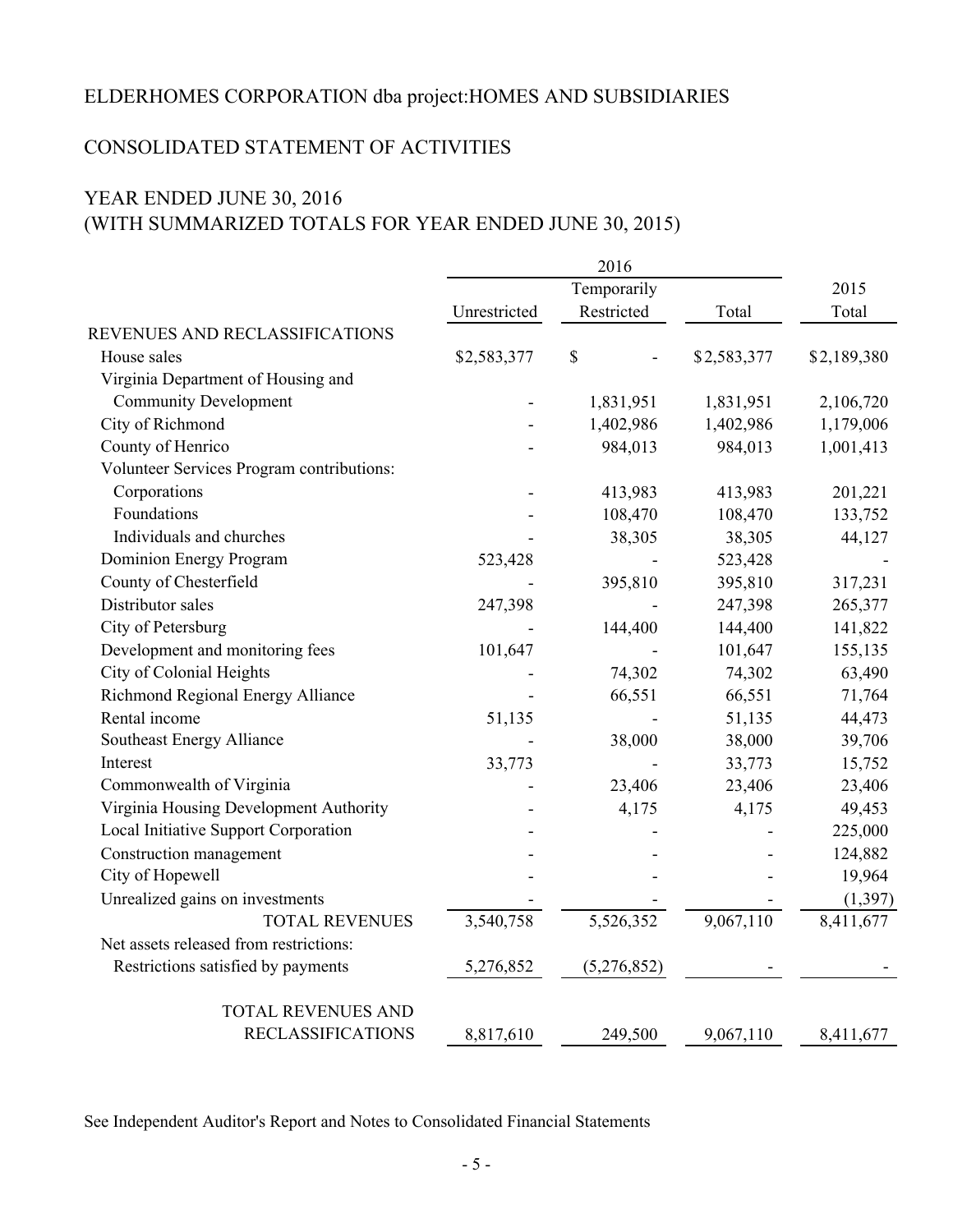# CONSOLIDATED STATEMENT OF ACTIVITIES - Continued

# YEAR ENDED JUNE 30, 2016 (WITH SUMMARIZED TOTALS FOR YEAR ENDED JUNE 30, 2015)

|                                       |              | 2016        |           |           |
|---------------------------------------|--------------|-------------|-----------|-----------|
|                                       |              | Temporarily |           | 2015      |
|                                       | Unrestricted | Restricted  | Total     | Total     |
| <b>EXPENDITURES</b>                   |              |             |           |           |
| Program Services                      |              |             |           |           |
| Material and home purchases           | 5,736,299    |             | 5,736,299 | 4,978,476 |
| Salaries - program staff              | 1,463,069    |             | 1,463,069 | 1,578,758 |
| Employee benefits - program staff     | 375,013      |             | 375,013   | 386,613   |
| Service contracts                     | 219,145      |             | 219,145   | 344,022   |
| Occupancy                             | 102,044      |             | 102,044   | 57,262    |
| Depreciation                          | 87,079       |             | 87,079    | 122,451   |
| Training                              | 77,870       |             | 77,870    | 49,955    |
| Vehicle operation                     | 62,212       |             | 62,212    | 73,064    |
| Insurance                             | 60,430       |             | 60,430    | 69,498    |
| Audit                                 | 24,920       |             | 24,920    | 24,518    |
| Other                                 | 20,831       |             | 20,831    | 28,584    |
| Supplies and tools                    | 20,415       |             | 20,415    | 61,365    |
| TOTAL PROGRAM SERVICES                | 8,249,327    |             | 8,249,327 | 7,774,566 |
| <b>Supporting Services</b>            |              |             |           |           |
| Salaries - general and administrative | 107,577      |             | 107,577   | 123,913   |
| Employee benefits - general and       |              |             |           |           |
| administrative                        | 26,853       |             | 26,853    | 23,716    |
| Occupancy                             | 25,511       |             | 25,511    | 14,316    |
| Interest                              | 23,269       |             | 23,269    | 24,226    |
| Fundraising                           | 22,907       |             | 22,907    | 21,889    |
| Depreciation                          | 21,769       |             | 21,769    | 30,613    |
| Insurance                             | 15,108       |             | 15,108    | 17,375    |
| Other                                 | 8,230        |             | 8,230     | 10,426    |
| Audit                                 | 6,230        |             | 6,230     | 6,130     |
| Advertising                           | 1,349        |             | 1,349     | 9,057     |
| TOTAL SUPPORTING SERVICES             | 258,803      |             | 258,803   | 281,661   |
| <b>TOTAL EXPENSES</b>                 | 8,508,130    |             | 8,508,130 | 8,056,227 |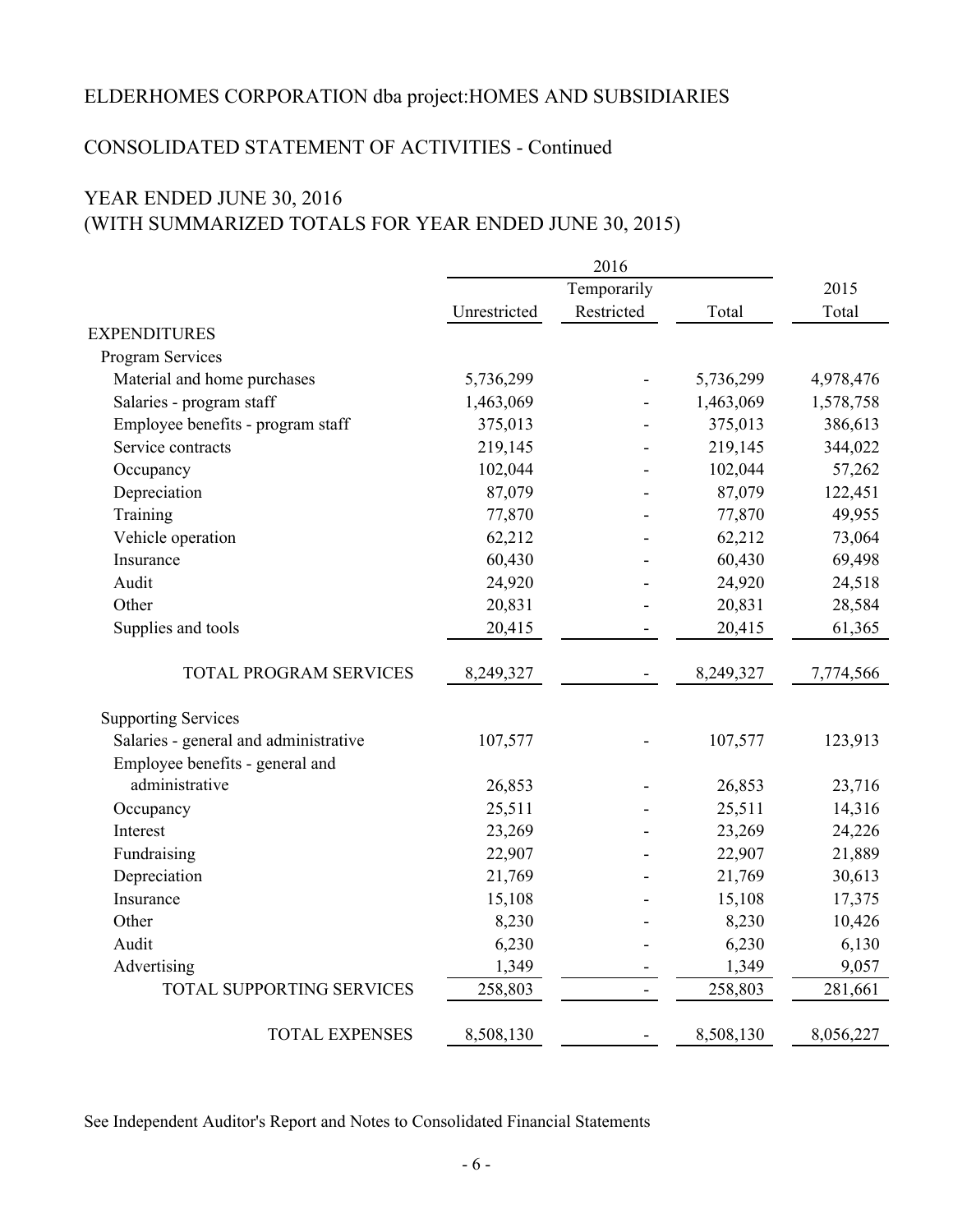# CONSOLIDATED STATEMENT OF ACTIVITIES - Continued

# YEAR ENDED JUNE 30, 2016 (WITH SUMMARIZED TOTALS FOR YEAR ENDED JUNE 30, 2015)

|                               |              | 2016        |             |             |
|-------------------------------|--------------|-------------|-------------|-------------|
|                               |              | Temporarily |             | 2015        |
|                               | Unrestricted | Restricted  | Total       | Total       |
| <b>INCREASE IN NET ASSETS</b> | 309,480      | 249,500     | 558,980     | 355,450     |
| Net assets, beginning of year | 3,185,026    | 214,403     | 3,399,429   | 3,043,979   |
| NET ASSETS - END OF YEAR      | \$3,494,506  | 463,903     | \$3,958,409 | \$3,399,429 |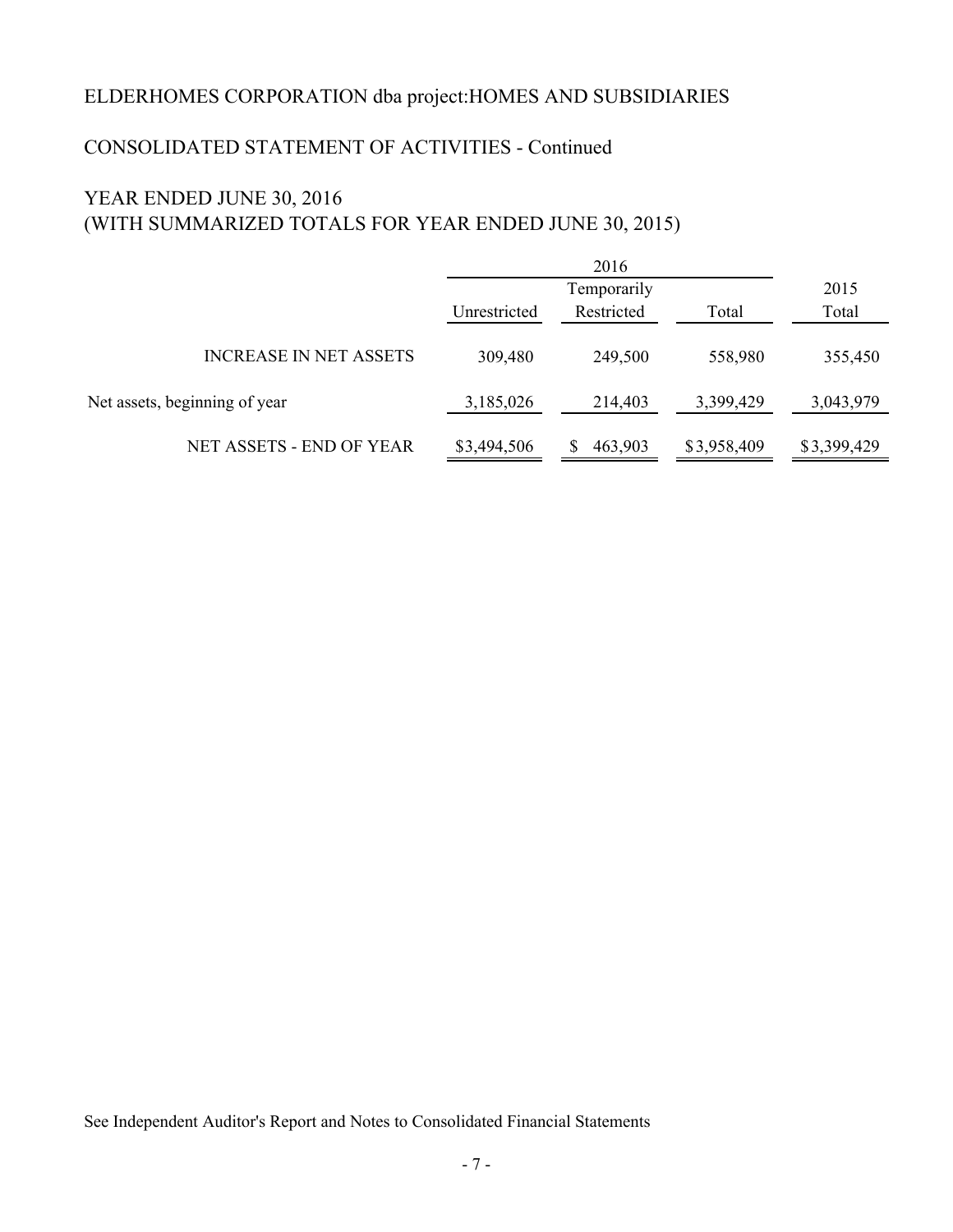# CONSOLIDATED STATEMENTS OF CASH FLOWS

# YEARS ENDED JUNE 30, 2016 AND 2015

|                                                     | 2016            | 2015            |
|-----------------------------------------------------|-----------------|-----------------|
| CASH FLOWS FROM OPERATING ACTIVITIES                |                 |                 |
| Cash received from funding sources and other income | 9,202,532<br>\$ | 8,196,103<br>\$ |
| Cash paid to suppliers and employees                | (8, 227, 672)   | (8, 139, 375)   |
| NET CASH PROVIDED BY                                |                 |                 |
| OPERATING ACTIVITIES                                | 974,860         | 56,728          |
| CASH FLOWS FROM INVESTING ACTIVITIES                |                 |                 |
| Purchase of property and equipment                  | (7,120)         | (45,698)        |
| Purchase of investments                             | (7, 156)        |                 |
| Proceeds from sale of investments                   |                 | 445,715         |
| Loans to affiliates                                 | 182,756         | (175, 711)      |
| NET CASH PROVIDED BY                                |                 |                 |
| <b>INVESTING ACTIVITIES</b>                         | 168,480         | 224,306         |
| CASH FLOWS FROM FINANCING ACTIVITIES                |                 |                 |
| Proceeds from long-term debt                        |                 | 39,246          |
| Curtailment of long-term debt                       | (32,705)        | (29,901)        |
| NET CASH PROVIDED BY (USED IN)                      |                 |                 |
| <b>FINANCING ACTIVITIES</b>                         | (32,705)        | 9,345           |
| NET INCREASE IN                                     |                 |                 |
| CASH AND CASH EQUIVALENTS                           | 1,110,635       | 290,379         |
| Cash and cash equivalents - beginning of year       | 597,768         | 307,389         |
| CASH AND CASH EQUIVALENTS - END OF YEAR             | 1,708,403<br>\$ | \$<br>597,768   |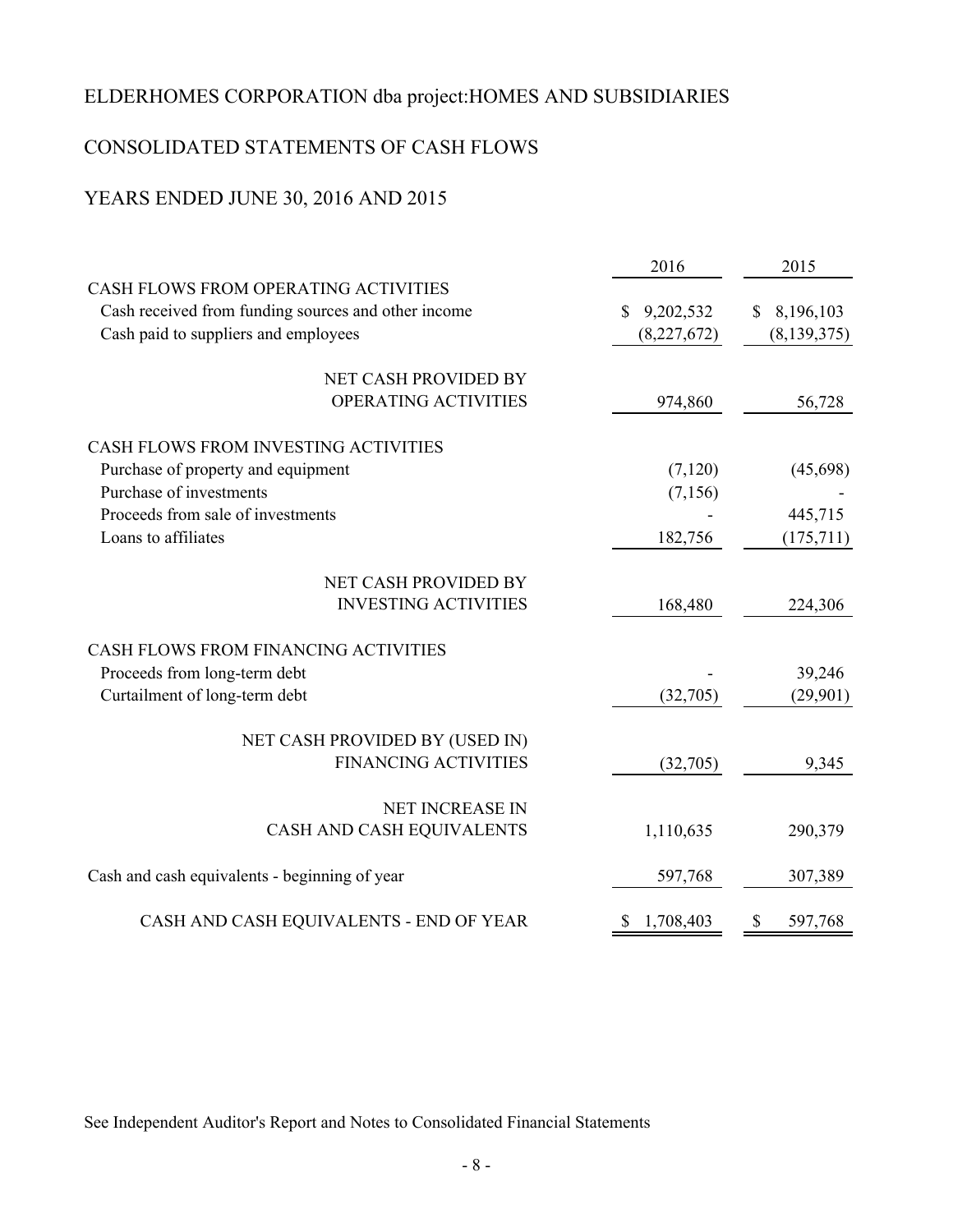# CONSOLIDATED STATEMENTS OF CASH FLOWS - Continued

# YEARS ENDED JUNE 30, 2016 AND 2015

|                                                                                                    | 2016          |    | 2015       |
|----------------------------------------------------------------------------------------------------|---------------|----|------------|
| RECONCILIATION OF INCREASE IN NET ASSETS<br>TO NET CASH PROVIDED BY OPERATING<br><b>ACTIVITIES</b> |               |    |            |
|                                                                                                    | \$<br>558,980 | \$ | 355,450    |
| Adjustments to reconcile increase in net assets to                                                 |               |    |            |
| net cash provided by operating activities                                                          |               |    |            |
| Depreciation and amortization                                                                      | 109,244       |    | 161,503    |
| Unrealized gains on investments                                                                    |               |    | 1,397      |
| (Increase) decrease in                                                                             |               |    |            |
| Grant receivables                                                                                  | 162,615       |    | (293, 229) |
| Trade receivables                                                                                  | 27,265        |    | (14,805)   |
| Income taxes receivable                                                                            |               |    | 11,768     |
| Work in progress                                                                                   | (50,649)      |    | (136, 451) |
| Inventory                                                                                          | (4, 810)      |    | (17,038)   |
| Inventory of real estate                                                                           | 505,608       |    | (246, 367) |
| Increase (decrease) in                                                                             |               |    |            |
| Accounts payable                                                                                   | (300, 573)    |    | 154,225    |
| Advanced grants                                                                                    | (50,000)      |    | 60,000     |
| Due to Grantors                                                                                    | (5,283)       |    | 31,063     |
| Accumulated vacation                                                                               | 22,463        |    | (10,788)   |
| NET CASH PROVIDED BY                                                                               |               |    |            |
| OPERATING ACTIVITIES                                                                               | \$<br>974,860 | P. | 56,728     |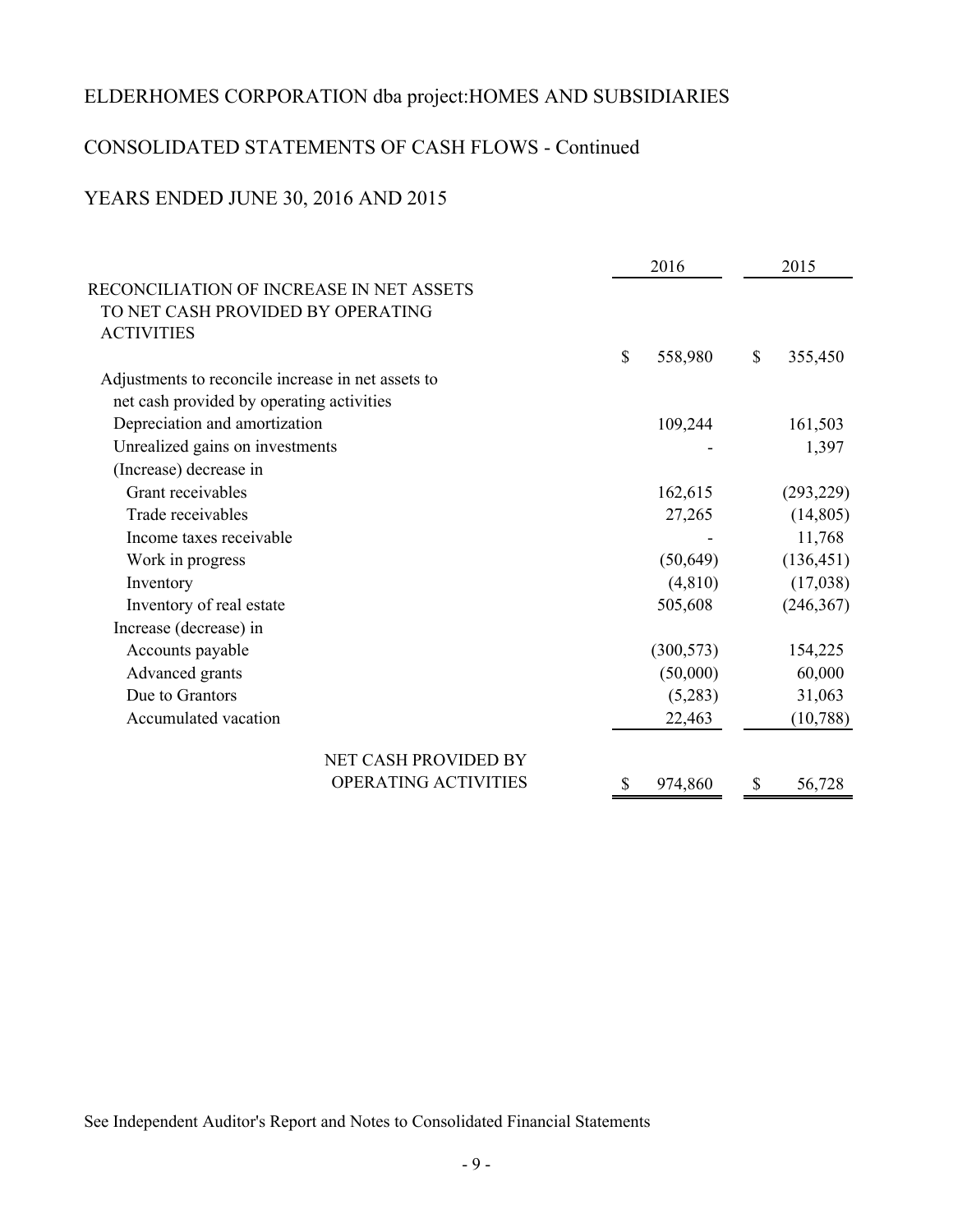# NOTES TO CONSOLIDATED FINANCIAL STATEMENTS

# JUNE 30, 2016 AND 2015

### NOTE A - NATURE OF BUSINESS AND SUMMARY OF SIGNIFICANT ACCOUNTING POLICIES

### **Nature of Business**

ElderHomes Corporation dba project:HOMES (the "Corporation") is a nonprofit community development corporation whose mission is "Changing lives and improving neighborhoods, one home at a time." The Corporation helps low-income, elderly and disabled individuals of all ages live safely and independently in their own homes by offering nearly every possible home repair, accessibility modification and construction service throughout greater Richmond and the Tri-Cities areas of Virginia.

The Corporation is the only nonprofit agency in the region that provides a full circle of housing services ranging from raking leaves to performing minor home repairs and major home rehabilitations to constructing new EarthCraft certified homes and developing multifamily apartment communities for low-income seniors. Within the service circle is a distinctive triangle of home repair programs that are performed by trained staff and volunteers. They include weatherizing homes for energy efficiency and performing structural home rehabilitations with public funds. The privately funded Renew Crew volunteer program makes safety repairs and accessibility improvements including building wheelchair ramps. By working together, these three programs achieve maximum benefit for the clients they serve by combining their services and leveraging their funding streams for the repairs they complete.

To further their mission, the Corporation's Neighborhood Revitalization division builds EarthCraft certified homes and rehabilitates blighted homes in historic Richmond neighborhoods as well as provides safe and secure multifamily apartment communities for low-income seniors. The Corporation's social enterprise, Conservation Strategies, sells energy conservation materials to the public and private sectors. Income from Conservation Strategies and home sales helps fund the Corporation's Renew Crew volunteer services and other programs.

ElderHomes Corporation dba project:HOMES has six wholly owned subsidiaries, Conservation Strategies, Inc., Elder Properties, Inc., William Byrd II, L.P., Elder Properties II, Inc., Elder Properties III, Inc., and project:HOMES Properties II, LLC, which hold general partnership interests in limited partnerships which develop low-income housing.

### **Summary of Significant Accounting Policies**

### Principles of Consolidation

The consolidated financial statements include the accounts of the Corporation and its wholly owned subsidiaries. All intercompany transactions and accounts have been eliminated.

### Financial Statement Presentation

The Corporation applies Financial Accounting Standards Board (FASB) ASC 958, *Not-for-Profit Entities*. Under FASB ASC 958, the Corporation is required to report information regarding its financial position and activities according to three classes of net assets: unrestricted net assets, temporarily restricted net assets, and permanently restricted net assets. The Corporation had no permanently restricted net assets at June 30, 2016 and 2015.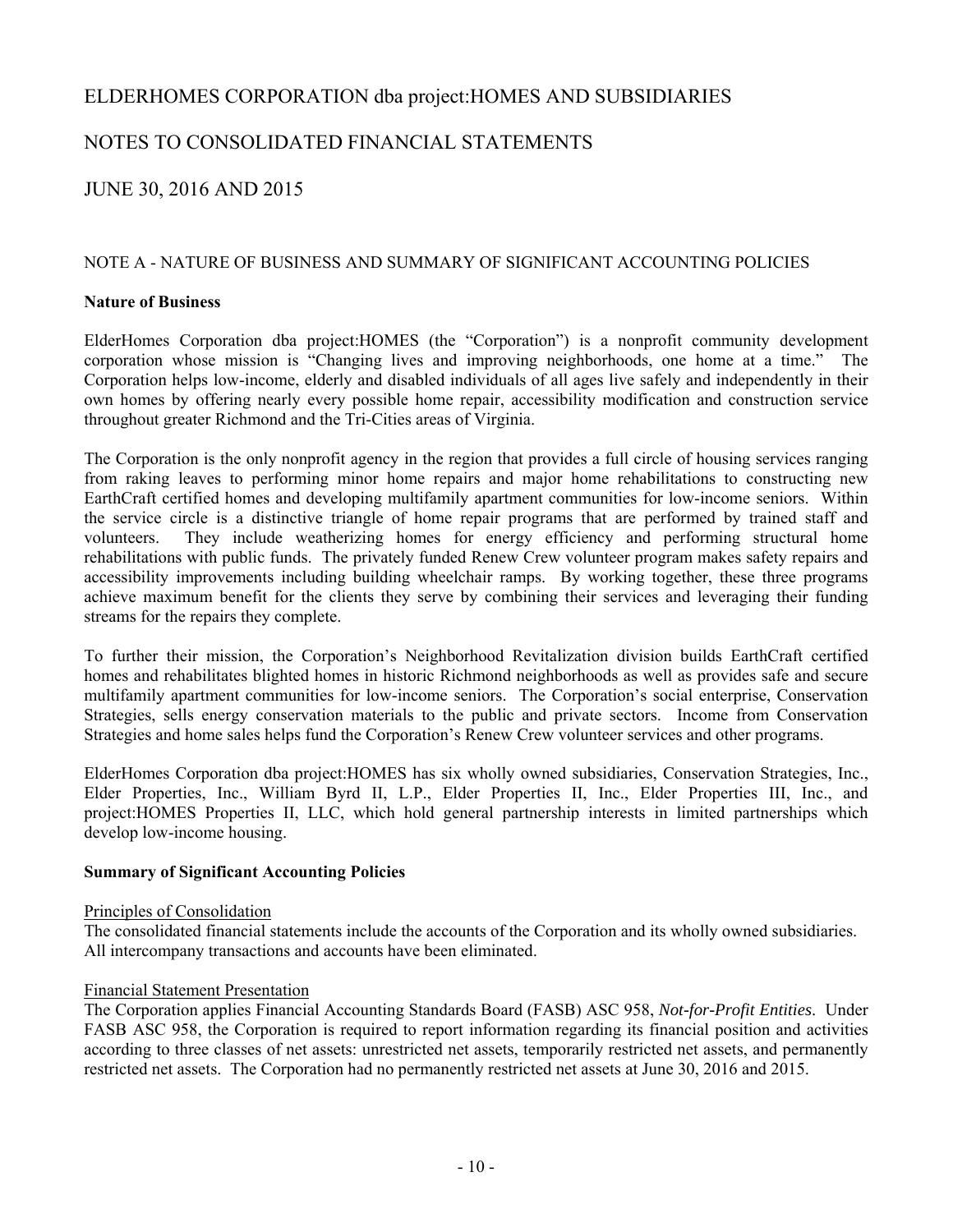# NOTES TO CONSOLIDATED FINANCIAL STATEMENTS - Continued

# JUNE 30, 2016 AND 2015

### NOTE A - NATURE OF BUSINESS AND SUMMARY SIGNIFICANT ACCOUNTING POLICIES - Continued

### Fair Value Measurements

The Corporation applies FASB ASC 820, *Fair Value Measurements and Disclosures*. FASB ASC 820 defines fair value, establishes a framework for measuring fair value in accordance with generally accepted accounting principles, and expands disclosures about fair value measurements. FASB ASC 820 uses the following prioritized input levels to measure fair value. The input levels used for valuing investments are not necessarily an indication of risk.

- Level 1 Quoted prices in active markets for identical assets or liabilities at the measurement date
- Level 2 Directly or indirectly observable valuations in the marketplace at the measurement date other than Level 1 inputs
- Level 3 Valuations unobservable in the marketplace at the measurement date

### Estimates

The preparation of consolidated financial statements in conformity with accounting principles generally accepted in the United States of America requires management to make estimates and assumptions that affect the reported amounts of assets and liabilities and disclosures. Accordingly, actual results could vary from the estimates that were used.

### Income Taxes

ElderHomes Corporation dba project:HOMES is exempt from federal income taxes as defined under Section 501(c)(3) of the Internal Revenue Code. However, income from certain activities not directly related to the Corporation's tax-exempt purpose could be subject to taxation as unrelated business income. In addition, the Corporation qualifies for the charitable contribution deduction under Section  $170(b)(1)(A)$  and has been classified as an organization other than a private foundation under Section 509(a)(2).

### Uncertain Tax Positions

The accounting standard on accounting for uncertainty in income taxes addresses the determination of whether tax benefits claimed or expected to be claimed on a tax return should be recorded in the financial statements. Under that guidance, the Association may recognize the tax benefit from an uncertain tax position only if it is more likely than not that the tax position will be sustained on examination by taxing authorities based on the technical merits of the position. Examples of tax positions include the tax-exempt status of the Association and various positions related to the potential sources of unrelated business taxable income (UBTI). The Association has recognized no uncertain tax positions for the year ended June 30, 2016. The Association is generally no longer subject to examination by the Internal Revenue Service for years prior to 2013.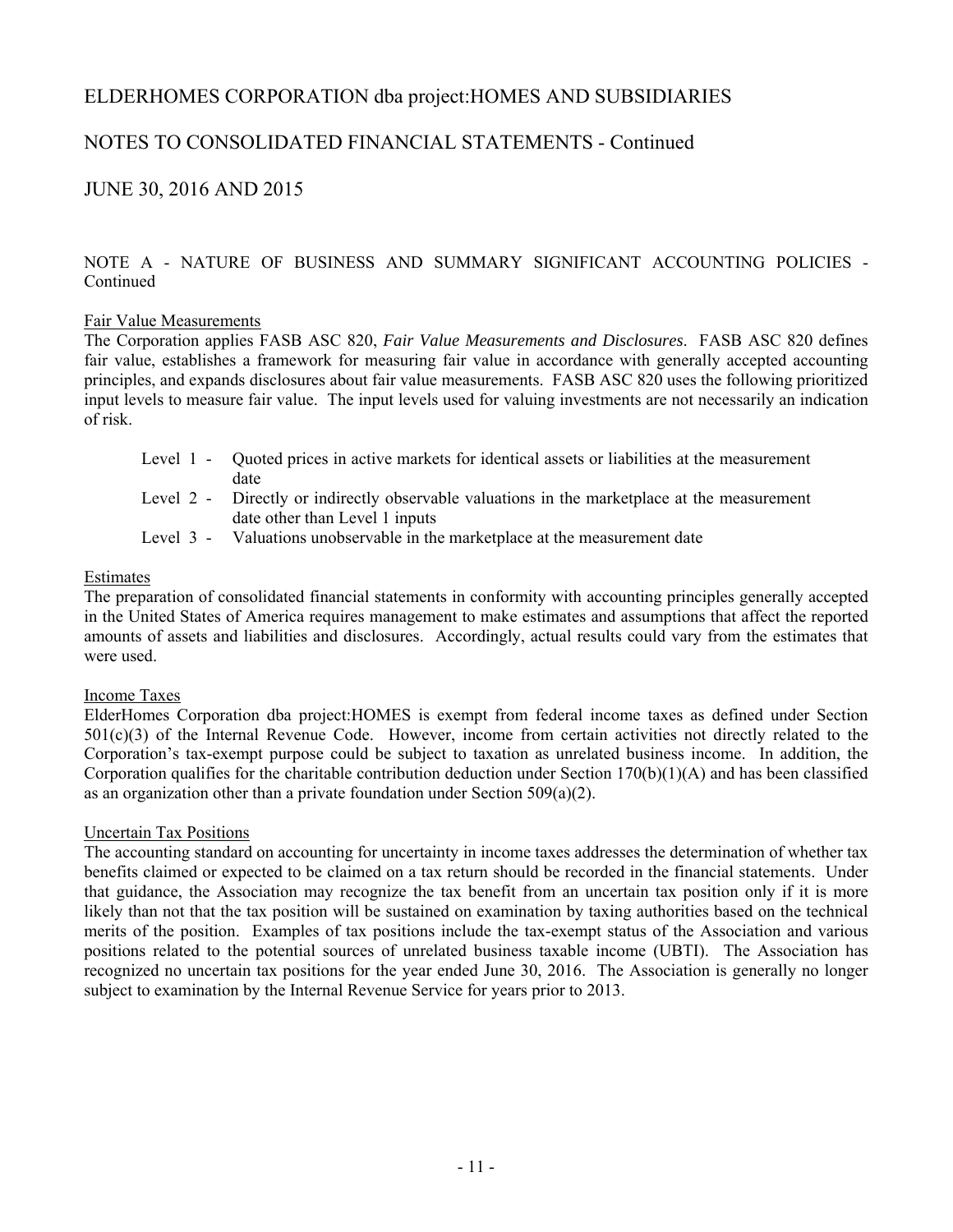# NOTES TO CONSOLIDATED FINANCIAL STATEMENTS - Continued

# JUNE 30, 2016 AND 2015

### NOTE A - NATURE OF BUSINESS AND SUMMARY OF SIGNIFICANT ACCOUNTING POLICIES - Continued

### Consolidated Schedules of Expenditures of Federal and Other Awards

The accompanying Consolidated Supplemental Schedules of Expenditures of Federal and Other Awards are prepared in accordance with the requirements of Title 2 U.S. *Code of Federal Regulations* (CFR) Part 200, *Uniform Administrative Requirements, Cost Principles, and Audit Requirements for Federal Awards* (Uniform Guidance). Expenditures reported on the Consolidated Supplemental Schedule of Expenditures of Federal and Other Awards are reported on the accrual basis of accounting. Such expenditures are recognized following, as applicable, either the cost principles contained in OMB Circular A-122, *Cost Principles for Non-Profit Organizations* or the cost principles contained in Title 2 U.S. *Code of Federal Regulations* (CFR) Part 200, *Uniform Administrative Requirements, Cost Principles, and Audit Requirements for Federal Awards*, wherein certain types of expenditures are not allowable or are limited as to reimbursement. The Corporation does not use the 10-percent de minimis indirect cost rate as allowed under the Uniform Guidance.

### Cash and Cash Equivalents

Cash and cash equivalents consist of a regular checking account and invested funds that can be converted to cash within three months.

At June 30, 2016 and 2015, deposits were insured by the Federal Deposit Insurance Corporation (FDIC) up to \$250,000 per financial institution. At June 30, 2016, the Corporation maintained bank accounts in one financial institution with deposits totaling \$1,603,728 in excess of FDIC coverage. At June 30, 2015, the Corporation had deposits totaling \$327,795 in excess of FDIC coverage.

### Investments

Investments are stated at fair value with unrealized and realized gains and losses being recorded in the accompanying consolidated statement of activities.

### Inventory

The Corporation values inventory at the lower of cost or market on the first in-first out method.

### Property and Equipment

The Corporation capitalizes property and equipment with costs of \$5,000 or greater. Purchased property and equipment are carried at cost. Donated property and equipment are carried at fair value on the date of donation. Depreciation is computed using the straight-line method over the assets' useful lives of 5-30 years.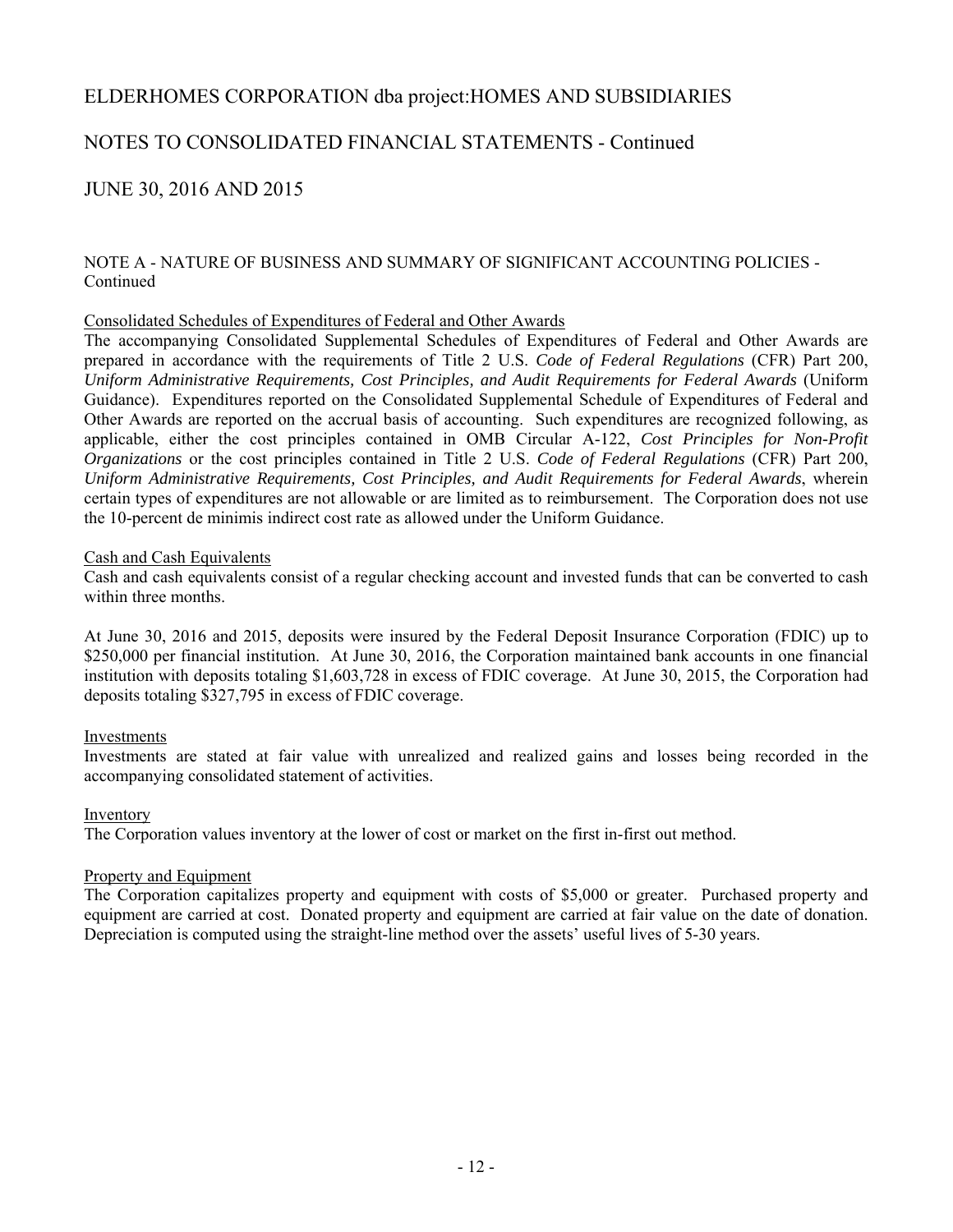# NOTES TO CONSOLIDATED FINANCIAL STATEMENTS - Continued

# JUNE 30, 2016 AND 2015

### NOTE A - NATURE OF BUSINESS AND SUMMARY OF SIGNIFICANT ACCOUNTING POLICIES - Continued

### Grants

All programs have been reported for the twelve-month periods ended June 30, 2016 and 2015. The contract periods covered in this report are as follows for the major funding sources.

| Virginia Department of Housing and   |                                                                                    |
|--------------------------------------|------------------------------------------------------------------------------------|
| <b>Community Development:</b>        |                                                                                    |
| Weatherization                       | July 1, 2015 to June 30, 2016 and July 1, 2014 to June 30, 2015                    |
| <b>LIHEAP</b>                        | October 1, 2015 to September 30, 2016 and October 1, 2014 to<br>September 30, 2015 |
| City of Richmond:                    |                                                                                    |
| Residential Rehabilitation           | July 1, 2015 to June 30, 2016 and July 1, 2014 to June 30, 2015                    |
| Neighborhood Assistance              | July 1, 2015 to June 30, 2016 and July 1, 2014 to June 30, 2015                    |
| County of Chesterfield:              |                                                                                    |
| Comprehensive Housing Rehabilitation | July 1, 2015 to June 30, 2016 and July 1, 2014 to June 30, 2015                    |
| County of Henrico:                   |                                                                                    |
| Residential Rehabilitation           | October 1, 2015 to September 30, 2016 and October 1, 2014 to<br>September 30, 2015 |

### NOTE B - FUNDING AND CONTRIBUTIONS

The major federal and state funding sources for the Corporation are listed in the Supplemental Consolidated Schedules of Expenditures of Federal and Other Awards. The receivables recorded represent grant revenues earned but not received and appropriations earned but unpaid from the government entities in the Corporation's service region as of the end of the year.

### NOTE C - PENSION PLAN

The Corporation sponsors a defined contribution pension plan covering all employees who are at least twenty-one years old and have been employed by the Corporation for more than one year. The Corporation's contributions and costs were determined as four percent of covered employees' compensation and totaled \$56,914 and \$56,884 and for the years ended June 30, 2016 and 2015, respectively.

### NOTE D - CONTINGENT LIABILITIES

Amounts received or receivable from grants are subject to audit and adjustment by the granting agency. Any disallowed claims, including amounts already collected, may constitute a liability of the applicable funds. The amount, if any, of expenditures which may be disallowed by the grantor cannot be determined at this time although the Corporation expects such amounts, if any, to be immaterial.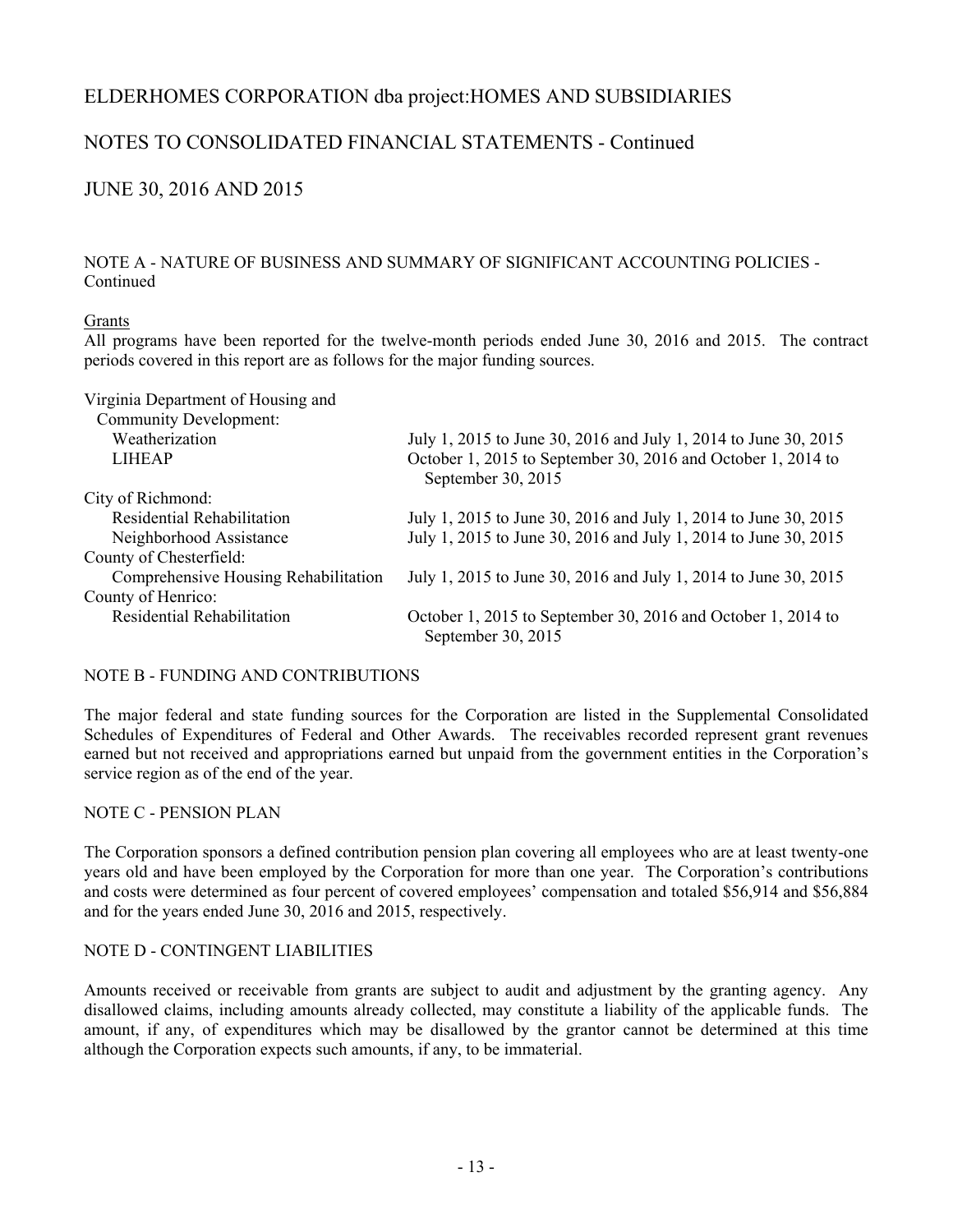# NOTES TO CONSOLIDATED FINANCIAL STATEMENTS - Continued

# JUNE 30, 2016 AND 2015

### NOTE E - FAIR VALUE MEASUREMENTS

The Corporation measured the fair value of investments at June 30, 2016 and 2015 using level 2 inputs under the cost approach as summarized below:

| June 30, 2016          | Cost    | Fair Market<br>Value |
|------------------------|---------|----------------------|
| Partnerships (Level 2) | 709,551 | 709,551              |
| June 30, 2015          | Cost    | Fair Market<br>Value |
| Partnerships (Level 2) | 709,501 | 709,501              |

### NOTE F - INVESTMENT IN SUBSIDIARIES AND RELATED PARTY TRANSACTIONS

The Corporation has six wholly owned subsidiaries, Conservation Strategies, Inc., Elder Properties, Inc., William Byrd II, L.P., Elder Properties II, Inc., Elder Properties III, Inc., and project:HOMES Properties II, LLC, which hold general partnership interests in limited partnerships which develop low-income housing. The Corporation's share of the liabilities of these partnerships approximated \$1,491,707 and \$1,042,048 at June 30, 2016 and 2015, respectively, for which the Corporation is contingently liable. Management believes that the assets of these partnerships are sufficient to satisfy the debt of the partnerships.

### NOTE G - LINE OF CREDIT

The Corporation had available an unsecured line of credit totaling \$950,000 carrying interest at the higher of 4% or prime plus .25% at June 30, 2016 and 2015. Borrowings on the line of credit totaled \$0 at June 30, 2016 and 2015, respectively.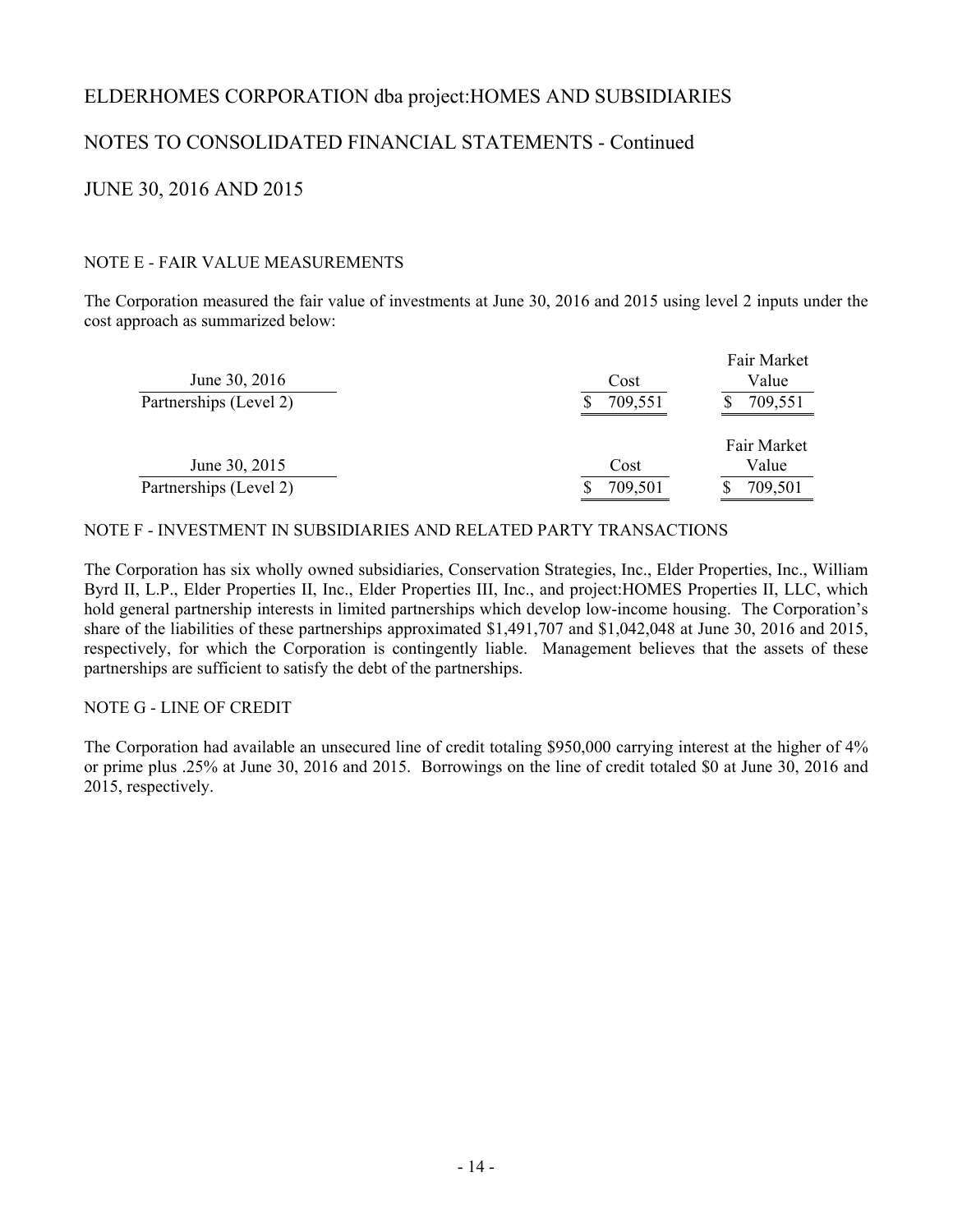# NOTES TO CONSOLIDATED FINANCIAL STATEMENTS - Continued

### JUNE 30, 2016 AND 2015

### NOTE H - LONG-TERM DEBT

Long-term debt at June 30, 2016 and 2015 was as follows:

|                                                                                                                                                                          | 2016         | 2015                    |
|--------------------------------------------------------------------------------------------------------------------------------------------------------------------------|--------------|-------------------------|
| Note payable at 4.50% interest in monthly installments of<br>\$599, maturing February 5, 2021, secured by a vehicle                                                      | 29,671<br>S. | <sup>\$</sup><br>35,382 |
| Mortgage payable at 3.80% interest in monthly<br>installments of \$4,189, maturing January 5, 2017,<br>secured by a building with a net book value of<br>\$638,156       | 587,583      | 614,577                 |
| Unsecured advance from Virginia Housing Development<br>Authority with no stated interest, forgiven 5% annually<br>beginning on the twenty-first anniversary of the note, |              |                         |
| June 30, 2027.                                                                                                                                                           | 433,488      | 433,488                 |
|                                                                                                                                                                          | 1,050,742    | 1,083,447               |
| Less current maturities                                                                                                                                                  | 593,563      | 32,717                  |
|                                                                                                                                                                          | 457,179      | \$1,050,730             |

Principal payments due over the next five years, including unsecured advance to be forgiven, are as follows:

| Year                             |   |           |
|----------------------------------|---|-----------|
| 2017                             | S | 593,563   |
| 2018                             |   | 6,255     |
| 2019                             |   | 6,542     |
| 2020                             |   | 6,842     |
| 2021                             |   | 4,052     |
|                                  |   | 617,254   |
| Unsecured advance to be forgiven |   | 433,488   |
|                                  |   | 1,050,742 |

### NOTE I - TEMPORARILY RESTRICTED FUNDS

Temporarily restricted funds at June 30, 2016 and 2015 consist of funds designated by the Southeast Energy Alliance, the Richmond Regional Energy Alliance, and the Volunteer Services Program.

### NOTE J - SUBSEQUENT EVENT

In the preparation of its consolidated financial statements, the Corporation considered subsequent events through October 5, 2016, which was the date the financial statements were available to be issued.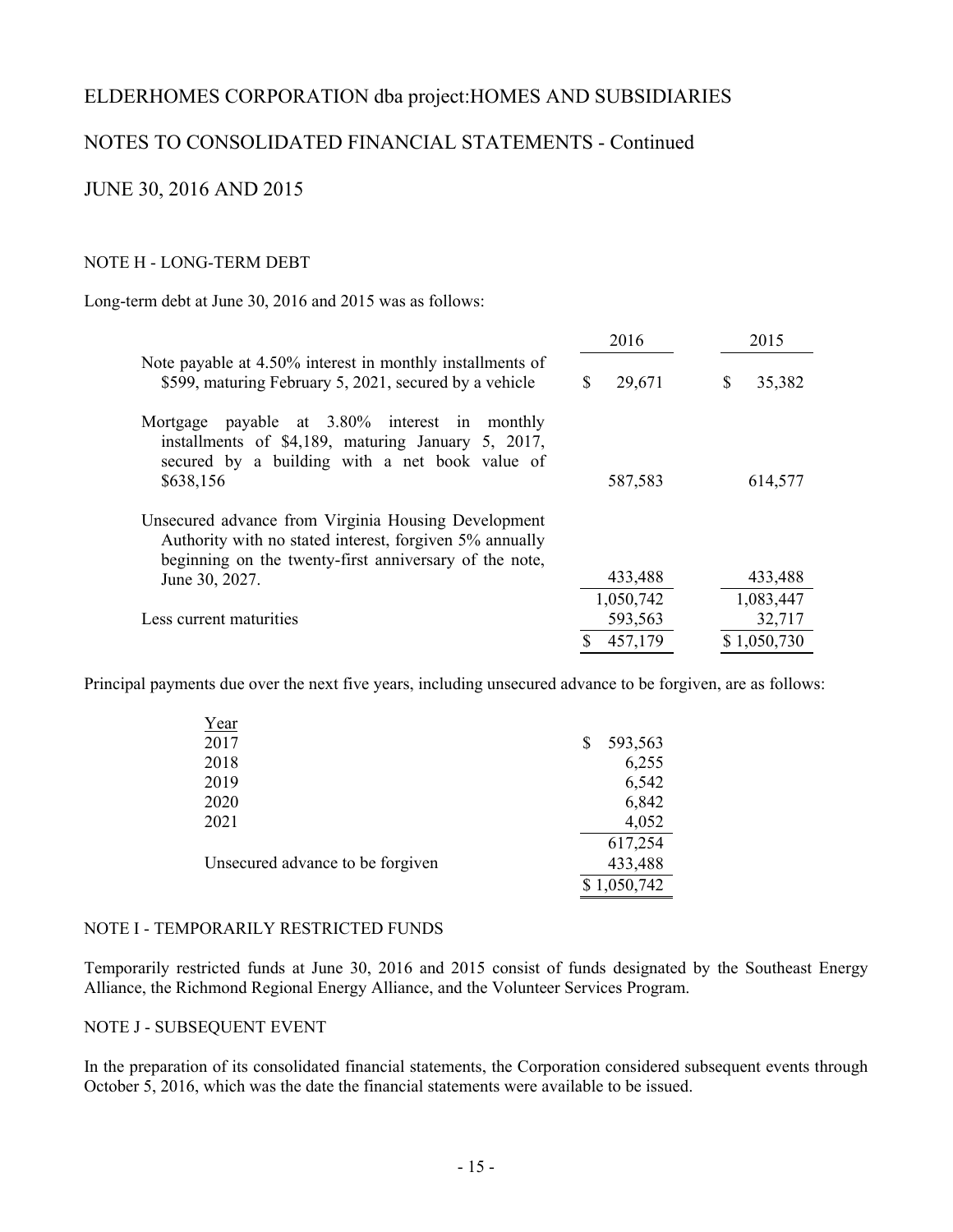

### INDEPENDENT AUDITOR'S REPORT ON INTERNAL CONTROL OVER FINANCIAL REPORTING AND ON COMPLIANCE AND OTHER MATTERS BASED ON AN AUDIT OF FINANCIAL STATEMENTS PERFORMED IN ACCORDANCE WITH *GOVERNMENT AUDITING STANDARDS*

To the Board of Directors ElderHomes Corporation dba project:HOMES and Subsidiaries Richmond, Virginia

We have audited, in accordance with the auditing standards generally accepted in the United States of America and the standards applicable to financial audits contained in *Government Auditing Standards* issued by the Comptroller General of the United States, the consolidated financial statements of ElderHomes Corporation dba project:HOMES (a nonprofit organization) and Subsidiaries (the "Corporation"), which comprise the consolidated statement of financial position as of June 30, 2016, and the related consolidated statements of activities and cash flows for the year then ended, and the related notes to the consolidated financial statements, and have issued our report thereon dated October 5, 2016.

### **Internal Control over Financial Reporting**

In planning and performing our audit of the consolidated financial statements, we considered the Corporation's internal control over financial reporting (internal control) to determine the audit procedures that are appropriate in the circumstances for the purpose of expressing our opinion on the consolidated financial statements, but not for the purpose of expressing an opinion on the effectiveness of the Corporation's internal control. Accordingly, we do not express an opinion on the effectiveness of the Corporation's internal control.

A *deficiency in internal control* exists when the design or operation of a control does not allow management or employees, in the normal course of performing their assigned functions, to prevent, or detect and correct, misstatements on a timely basis. A *material weakness* is a deficiency, or a combination of deficiencies, in internal control, such that there is a reasonable possibility that a material misstatement of the entity's financial statements will not be prevented, or detected and corrected on a timely basis. A *significant deficiency* is a deficiency, or a combination of deficiencies, in internal control that is less severe than a material weakness, yet important enough to merit attention by those charged with governance.

Our consideration of internal control was for the limited purpose described in the first paragraph of this section and was not designed to identify all deficiencies in internal control that might be material weaknesses or significant deficiencies. Given these limitations, during our audit we did not identify any deficiencies in internal control that we consider to be material weaknesses. However, material weaknesses may exist that have not been identified.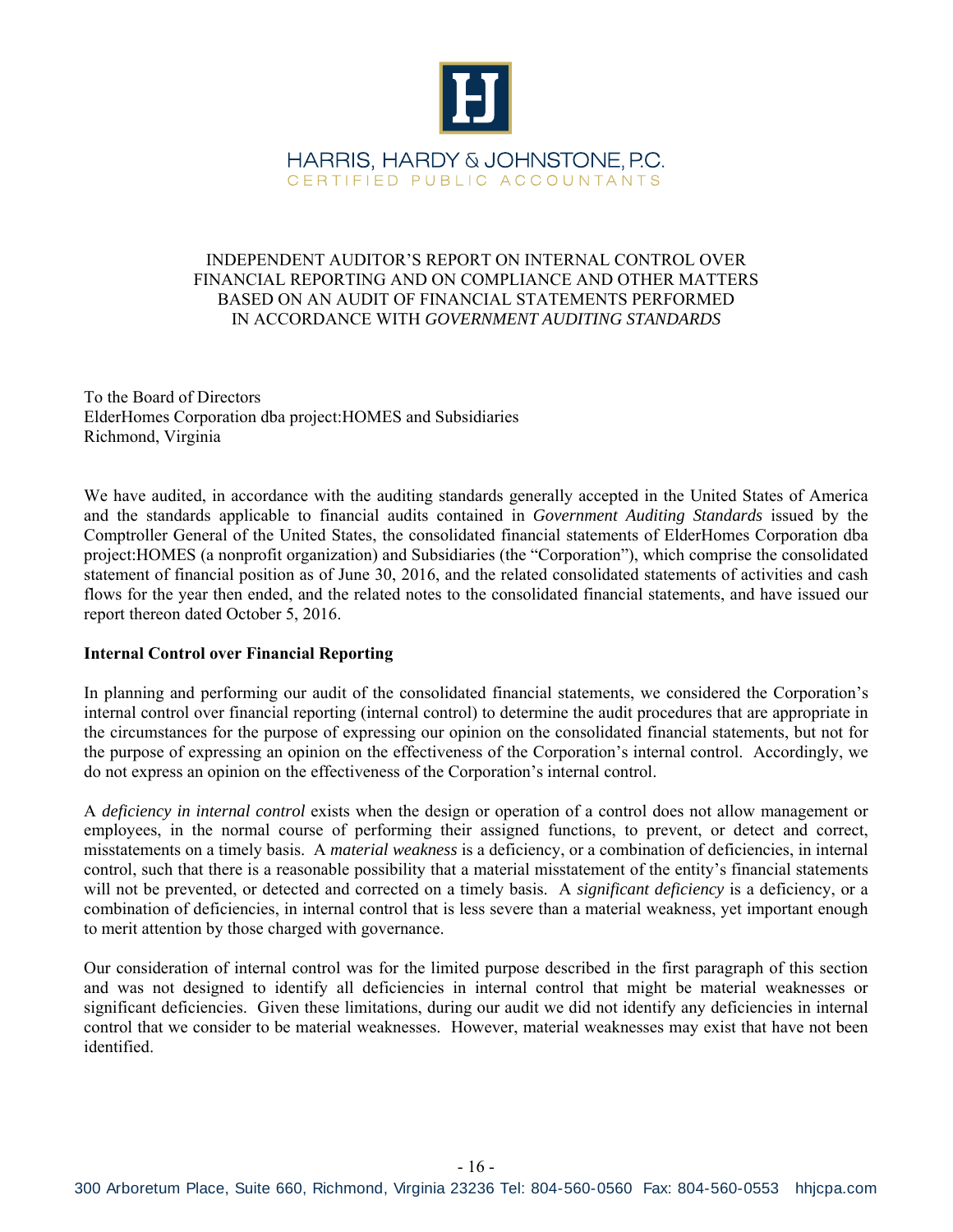### **Compliance and Other Matters**

As part of obtaining reasonable assurance about whether the Corporation's consolidated financial statements are free from material misstatement, we performed tests of its compliance with certain provisions of laws, regulations, contracts, and grant agreements, noncompliance with which could have a direct and material effect on the determination of financial statement amounts. However, providing an opinion on compliance with those provisions was not an objective of our audit, and accordingly, we do not express such an opinion. The results of our tests disclosed no instances of noncompliance or other matters that are required to be reported under *Government Auditing Standards*.

### **Purpose of this Report**

The purpose of this report is solely to describe the scope of our testing of internal control and compliance and the results of that testing, and not to provide an opinion on the effectiveness of the Corporation's internal control or on compliance. This report is an integral part of an audit performed in accordance with *Government Auditing Standards* in considering the Corporation's internal control and compliance. Accordingly, this communication is not suitable for any other purpose.

Harris, Hardy ; Johnstone, P.C.

Richmond, Virginia October 5, 2016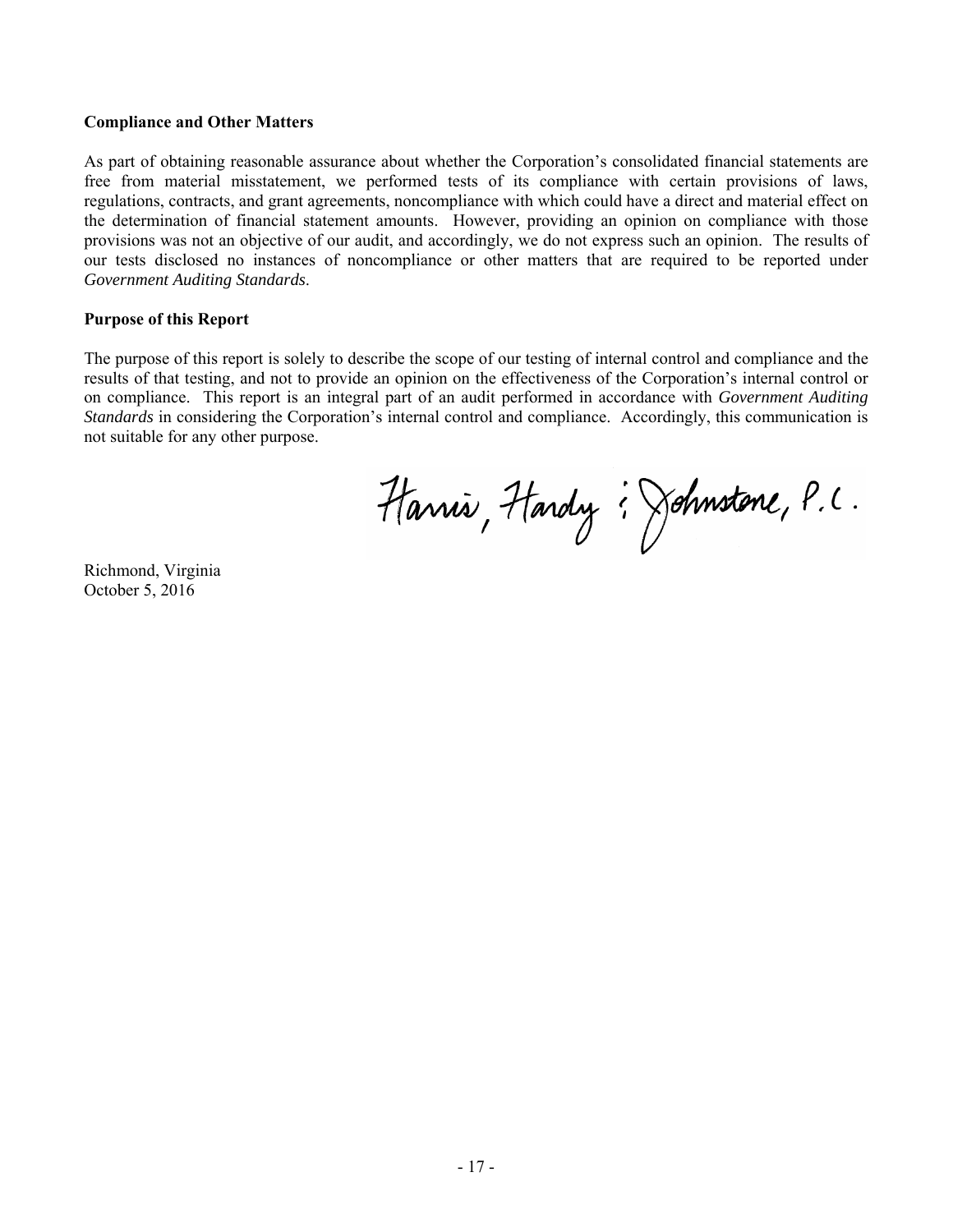

### INDEPENDENT AUDITOR'S REPORT ON COMPLIANCE FOR EACH MAJOR PROGRAM AND ON INTERNAL CONTROL OVER COMPLIANCE REQUIRED BY THE UNIFORM GUIDANCE

To the Board of Directors ElderHomes Corporation dba project:HOMES and Subsidiaries Richmond, Virginia

### **Report on Compliance for Each Major Federal Program**

We have audited ElderHomes Corporation dba project:HOMES (a nonprofit organization) and Subsidiaries' (the "Corporation") compliance with the types of compliance requirements described in the *OMB Compliance Supplement* that could have a direct and material effect on each of the Corporation's major federal programs for the year ended June 30, 2016. The Corporation's major federal programs are identified in the summary of auditor's results section of the accompanying consolidated schedule of findings and questioned costs.

### *Management's Responsibility*

Management is responsible for compliance with the requirements of laws, regulations, contracts, and grants applicable to its federal programs.

### *Auditor's Responsibility*

Our responsibility is to express an opinion on compliance for each of the Corporation's major federal programs based on our audit of the types of compliance requirements referred to above. We conducted our audit of compliance in accordance with auditing standards generally accepted in the United States of America; the standards applicable to financial audits contained in *Government Auditing Standards*, issued by the Comptroller General of the United States; and the audit requirements of Title 2 U.S. *Code of Federal Regulations* (CFR) Part 200, *Uniform Administrative Requirements, Cost Principles, and Audit Requirements for Federal Awards*  (Uniform Guidance). Those standards and The Uniform Guidance require that we plan and perform the audit to obtain reasonable assurance about whether noncompliance with the types of compliance requirements referred to above that could have a direct and material effect on a major federal program occurred. An audit includes examining, on a test basis, evidence about the Corporation's compliance with those requirements and performing such other procedures as we considered necessary in the circumstances.

We believe that our audits provide a reasonable basis for our opinion on compliance for each major federal program. However, our audit does not provide a legal determination of the Corporation's compliance.

### *Opinion on Each Major Federal Program*

In our opinion, the Corporation complied, in all material respects, with the types of compliance requirements referred to above that could have a direct and material effect on each of its major federal programs for the year ended June 30, 2016.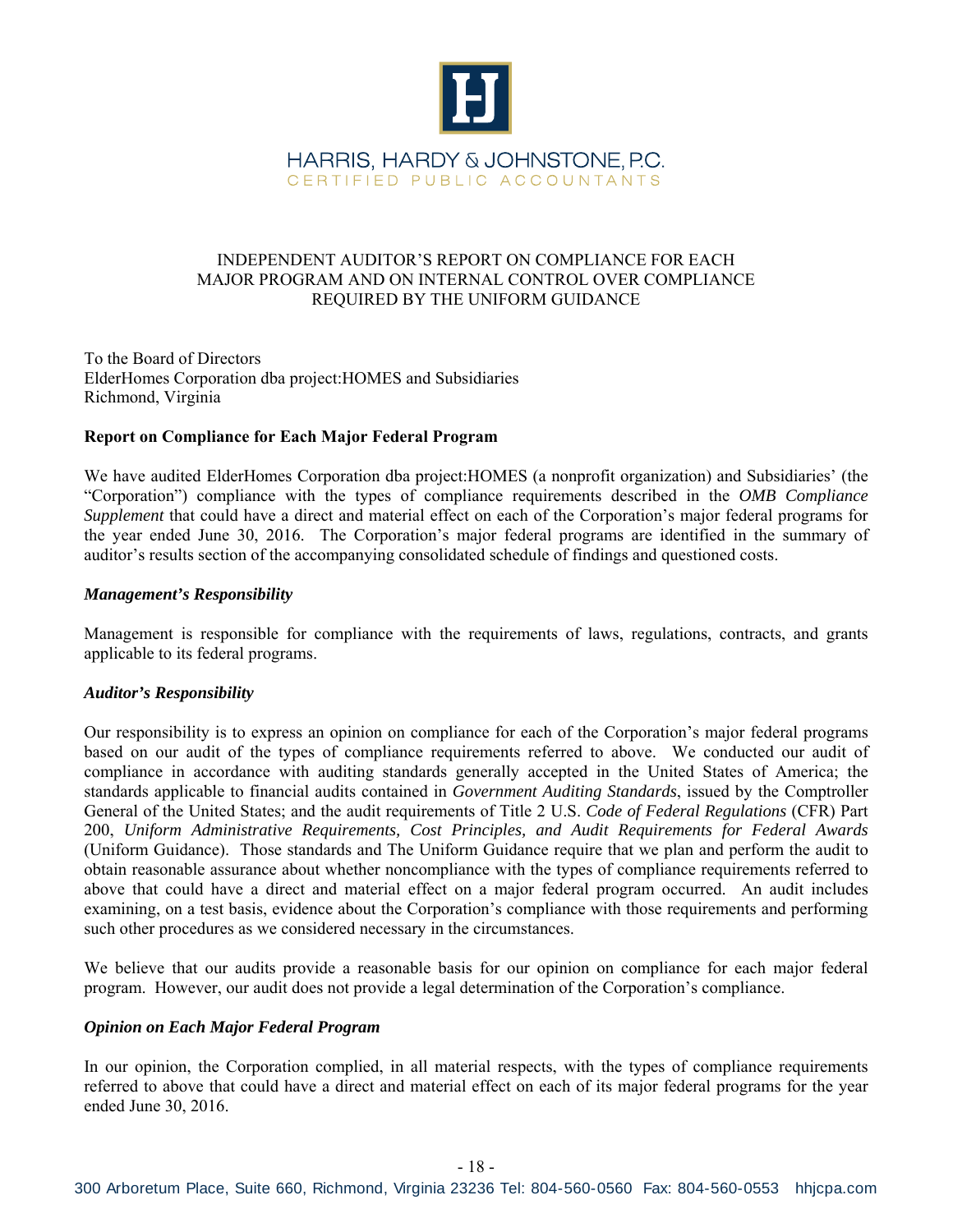### **Report on Internal Control over Compliance**

Management of the Corporation is responsible for establishing and maintaining effective internal control over compliance with the types of compliance requirements referred to above. In planning and performing our audits of compliance, we considered the Corporation's internal control over compliance with the types of requirements that could have a direct and material effect on each major federal program to determine the auditing procedures that are appropriate in the circumstances for the purpose of expressing an opinion on compliance for each major federal program and to test and report on internal control over compliance in accordance with The Uniform Guidance, but not for the purpose of expressing an opinion on the effectiveness of internal control over compliance. Accordingly, we do not express an opinion on the effectiveness of the Corporation's internal control over compliance.

A *deficiency in internal control over compliance* exists when the design or operation of a control over compliance does not allow management or employees, in the normal course of performing their assigned functions, to prevent, or detect and correct, noncompliance with a type of compliance requirement of a federal program on a timely basis. A *material weakness in internal control over compliance* is a deficiency, or combination of deficiencies, in internal control over compliance, such that there is a reasonable possibility that material noncompliance with a type of compliance requirement of a federal program will not be prevented, or detected and corrected, on a timely basis. A *significant deficiency in internal control over compliance* is a deficiency, or a combination of deficiencies, in internal control over compliance with a type of compliance requirement of a federal program that is less severe than a material weakness in internal control over compliance, yet important enough to merit attention by those charged with governance.

Our consideration of internal control over compliance was for the limited purpose described in the first paragraph of this section and was not designed to identify all deficiencies in internal control over compliance that might be material weaknesses or significant deficiencies. We did not identify any deficiencies in internal control over compliance that we consider to be material weaknesses. However, material weaknesses may exist that have not been identified.

The purpose of this report on internal control over compliance is solely to describe the scope of our testing of internal control over compliance and the results of that testing based on the requirements of The Uniform Guidance. Accordingly, this report is not suitable for any other purpose.

Harris, Hardy : Johnstone, P.C.

Richmond, Virginia October 5, 2016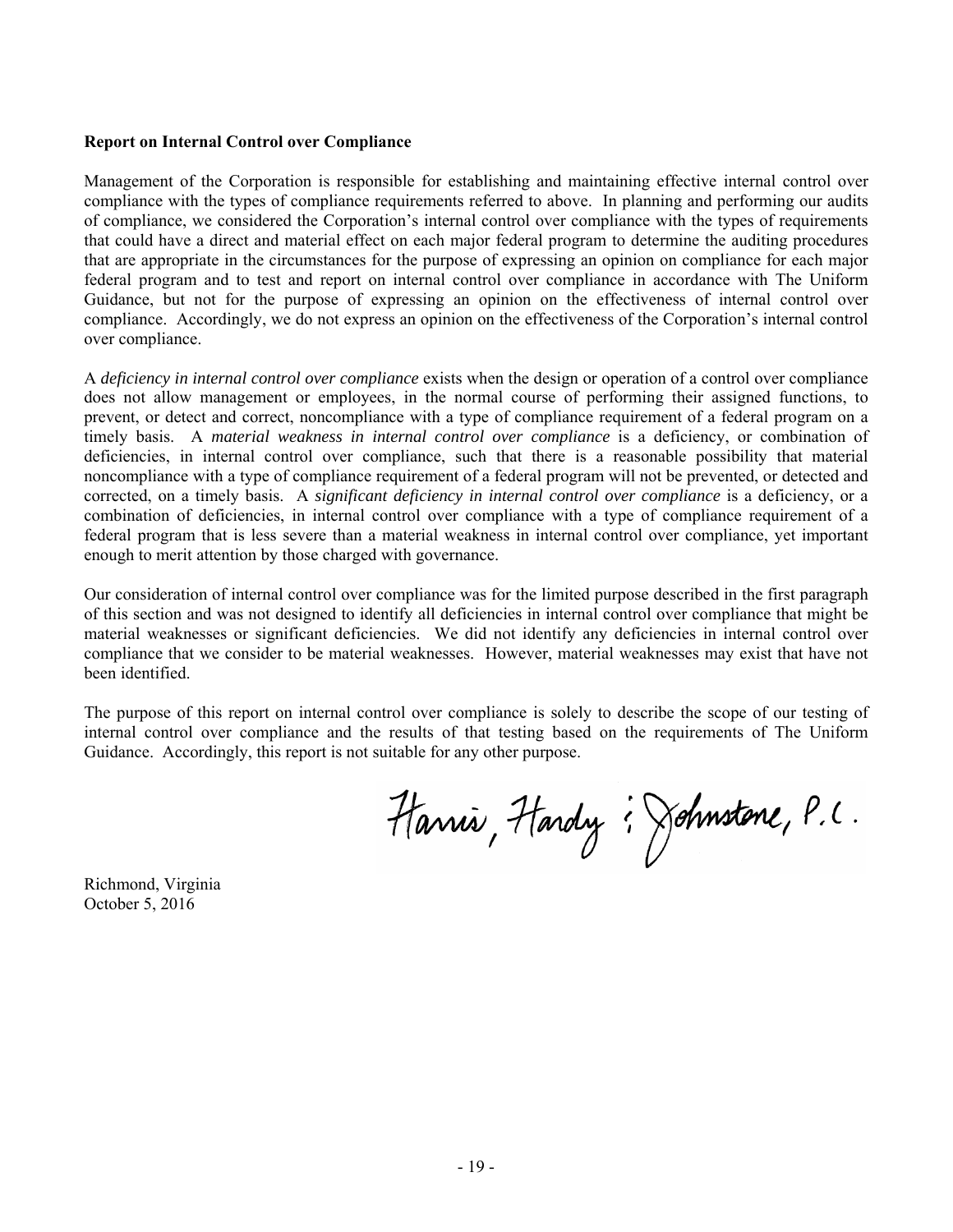# SUPPLEMENTAL CONSOLIDATED SCHEDULE OF EXPENDITURES OF FEDERAL AND OTHER AWARDS

# YEAR ENDED JUNE 30, 2016

|                       |                                           | Federal     |                                                                                               |  |
|-----------------------|-------------------------------------------|-------------|-----------------------------------------------------------------------------------------------|--|
|                       |                                           | <b>CFDA</b> |                                                                                               |  |
| <b>Grant Source</b>   | <b>Grant Name</b>                         | Number      | Pass-Through Entity                                                                           |  |
| Department of Energy  | <b>LIHEAP</b>                             | 93.568      | <b>VDHCD</b>                                                                                  |  |
|                       | Weatherization                            | 81.042      | <b>VDHCD</b>                                                                                  |  |
|                       | <b>State Energy Program</b>               | 81.041      | Virginia Department of<br>Mines, Minerals and<br><b>Energy - Southeast Energy</b><br>Alliance |  |
| Department of Housing |                                           |             |                                                                                               |  |
| and Urban Development | Residential Rehabilitation                | 14.239      | City of Richmond                                                                              |  |
|                       | Residential Rehabilitation                | 14.218      | County of Henrico                                                                             |  |
|                       | Residential Rehabilitation                | 14.239      | County of Henrico                                                                             |  |
|                       | Residential Rehabilitation                | 14.218      | City of Richmond                                                                              |  |
|                       | Comprehensive Housing                     |             |                                                                                               |  |
|                       | Rehabilitation                            | 14.239      | County of Chesterfield                                                                        |  |
|                       | Neighborhood Assistance                   | 14.228      | City of Richmond                                                                              |  |
|                       | Residential Rehabilitation                | 14.218      | City of Colonial Heights                                                                      |  |
|                       | Residential Rehabilitation                | 14.218      | City of Petersburg                                                                            |  |
|                       | Residential Rehabilitation                | 14.218      | County of Chesterfield                                                                        |  |
| Other                 | <b>General Funds</b>                      | N/A         | State of Virginia                                                                             |  |
|                       | Volunteer Services Program contributions: |             |                                                                                               |  |
|                       | Foundations                               | N/A         |                                                                                               |  |
|                       | Corporations                              | N/A         |                                                                                               |  |
|                       | Individuals and churches                  | N/A         |                                                                                               |  |
|                       | Virginia Housing Development              |             |                                                                                               |  |
|                       | Authority                                 | N/A         |                                                                                               |  |
|                       | <b>Richmond Regional Energy</b>           |             |                                                                                               |  |
|                       | Alliance                                  | N/A         |                                                                                               |  |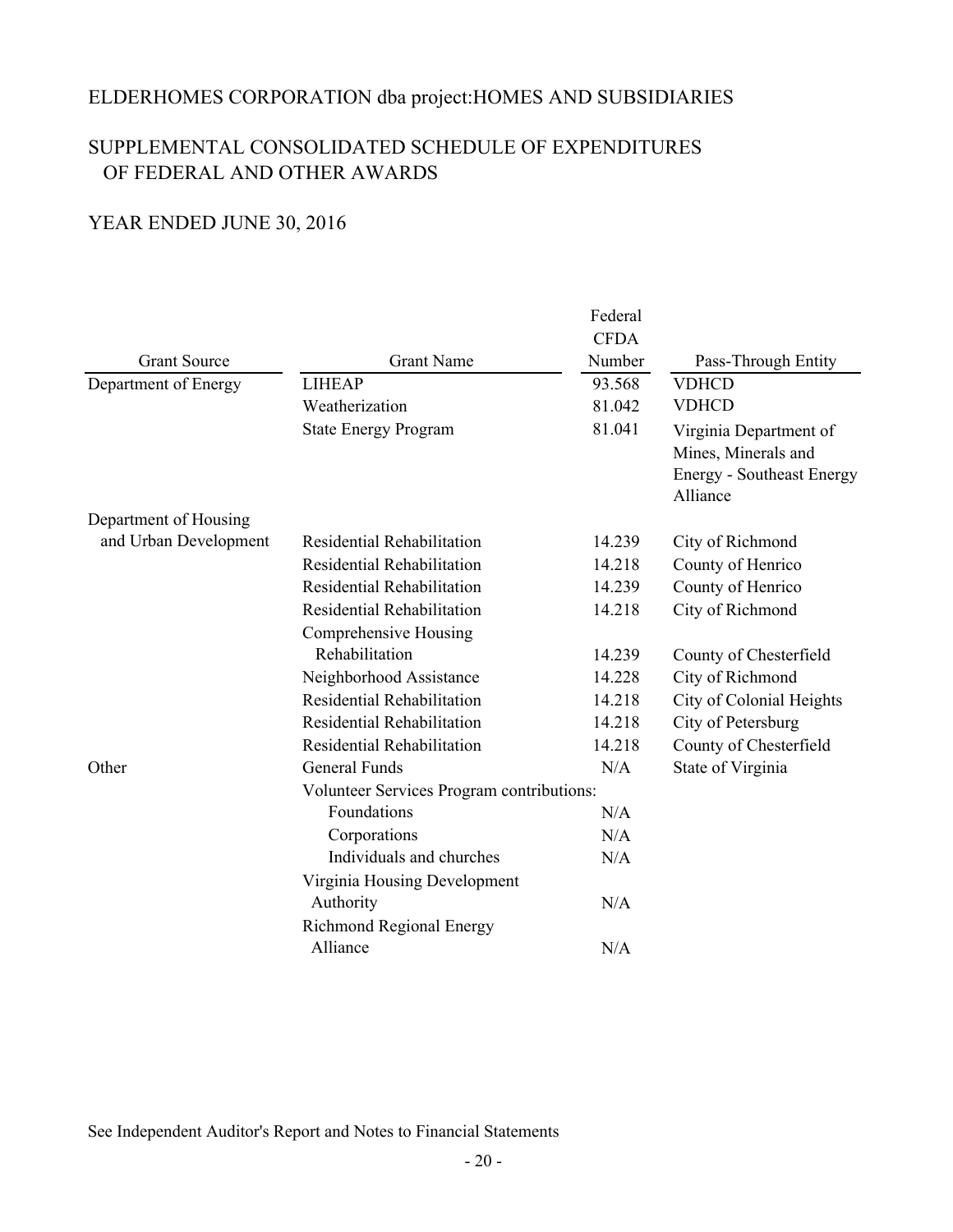|                          | Temporarily                                    |                                 |                          |                            |                                     | Temporarily                         |
|--------------------------|------------------------------------------------|---------------------------------|--------------------------|----------------------------|-------------------------------------|-------------------------------------|
|                          | Restricted                                     |                                 |                          |                            |                                     | Restricted<br>Fund                  |
|                          | Fund<br>Awards Received<br>Balance<br>Revenues |                                 |                          |                            |                                     | Balance                             |
|                          | July 1,                                        |                                 | State/                   | Expenditures               |                                     | June 30,                            |
|                          | 2015                                           | Federal                         | Local                    | State/<br>Federal<br>Local |                                     | 2016                                |
| $\overline{\mathcal{S}}$ |                                                | $\mathbf{\hat{S}}$<br>1,527,862 | $\overline{\mathcal{S}}$ | $\mathbb{S}$<br>1,527,862  | $\overline{\mathcal{S}}$            | $\overline{\mathcal{S}}$            |
|                          |                                                | 304,089                         |                          | 304,089                    |                                     |                                     |
|                          | 1,026                                          | 38,000                          |                          | 634                        |                                     | 38,392                              |
|                          |                                                |                                 |                          |                            |                                     |                                     |
|                          |                                                |                                 |                          |                            |                                     |                                     |
|                          |                                                | 895,683                         |                          | 895,683                    |                                     |                                     |
|                          |                                                | 687,947                         |                          | 687,947                    |                                     |                                     |
|                          |                                                | 296,066                         |                          | 296,066                    |                                     |                                     |
|                          |                                                | 400,274                         |                          | 400,274                    |                                     |                                     |
|                          |                                                |                                 |                          |                            |                                     |                                     |
|                          |                                                | 196,240                         |                          | 196,240                    |                                     |                                     |
|                          |                                                | 107,029                         |                          | 107,029                    |                                     |                                     |
|                          |                                                | 74,302                          |                          | 74,302                     |                                     |                                     |
|                          |                                                | 144,400                         |                          | 144,400                    |                                     |                                     |
|                          |                                                | 199,570                         |                          | 199,570                    |                                     |                                     |
|                          |                                                |                                 | 23,406                   |                            | 23,406                              |                                     |
|                          | 192,028                                        |                                 | 413,983                  |                            | 219,224                             | 386,787                             |
|                          |                                                |                                 | 108,470                  |                            | 108,470                             |                                     |
|                          |                                                |                                 | 38,305                   |                            | 38,305                              |                                     |
|                          |                                                |                                 | 4,175                    |                            | 4,175                               |                                     |
|                          | 21,349                                         |                                 | 66,551                   |                            | 49,176                              | 38,724                              |
| $\$$                     | 214,403                                        | \$<br>4,871,462                 | \$<br>654,890            | $\$$<br>4,834,096          | $\overline{\mathcal{S}}$<br>442,756 | $\overline{\mathcal{S}}$<br>463,903 |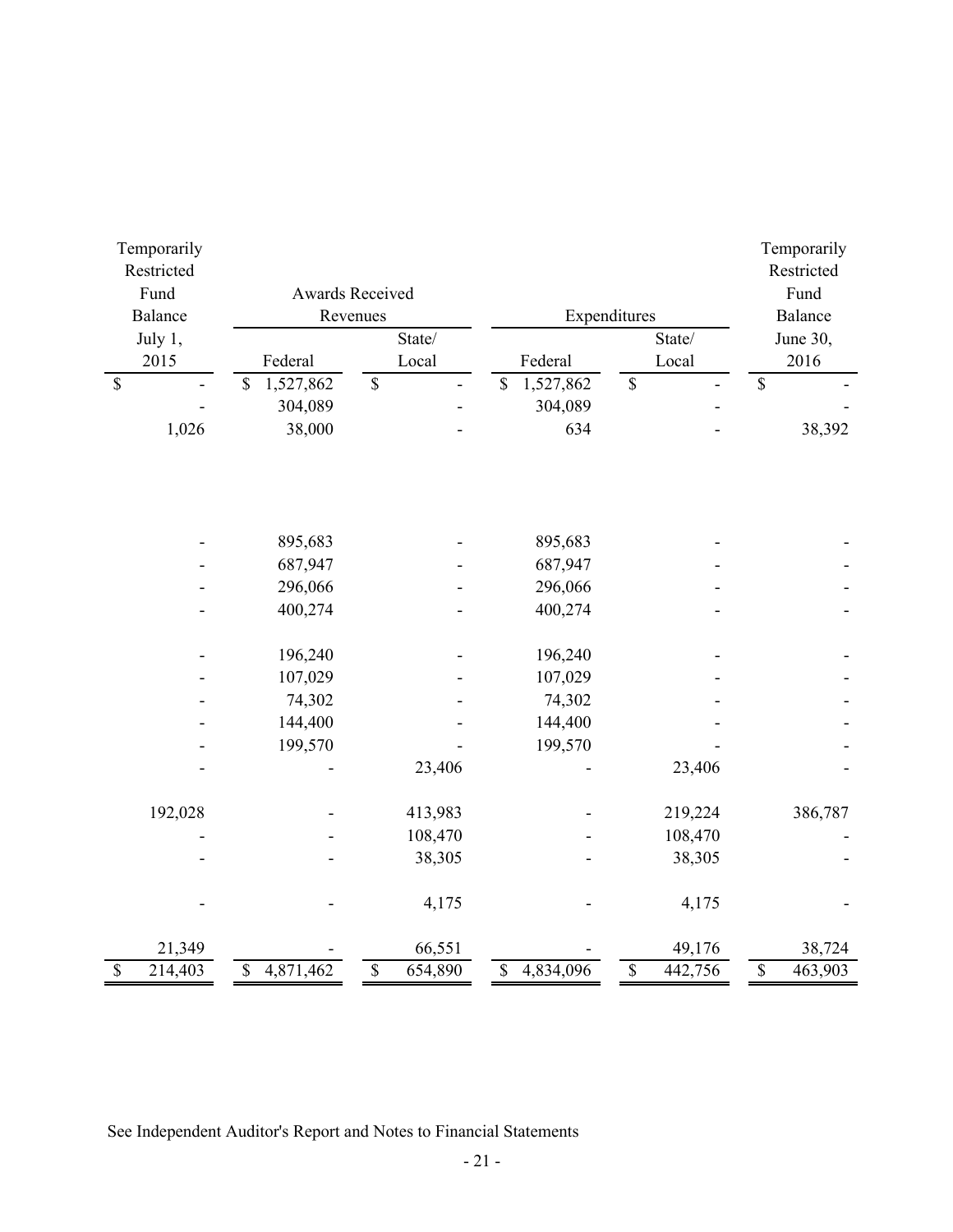# SUPPLEMENTAL CONSOLIDATED SCHEDULE OF EXPENDITURES OF FEDERAL AND OTHER AWARDS

# YEAR ENDED JUNE 30, 2015

|                       |                                           | Federal<br><b>CFDA</b> |                                              |  |  |
|-----------------------|-------------------------------------------|------------------------|----------------------------------------------|--|--|
| <b>Grant Source</b>   | <b>Grant Name</b>                         | Number                 | Pass-Through Entity                          |  |  |
| Department of Energy  | <b>LIHEAP</b>                             | 93.568                 | <b>VDHCD</b>                                 |  |  |
|                       | Weatherization                            | 81.042                 | <b>VDHCD</b>                                 |  |  |
|                       | <b>State Energy Program</b>               | 81.041                 | Virginia Department of                       |  |  |
|                       |                                           |                        | Mines, Minerals and                          |  |  |
|                       |                                           |                        | <b>Energy - Southeast Energy</b><br>Alliance |  |  |
| Department of Housing |                                           |                        |                                              |  |  |
| and Urban Development | Residential Rehabilitation                | 14.239                 | City of Richmond                             |  |  |
|                       | Residential Rehabilitation                | 14.218                 | County of Henrico                            |  |  |
|                       | Residential Rehabilitation                | 14.239                 | County of Henrico                            |  |  |
|                       | Residential Rehabilitation                | 14.218                 | City of Richmond                             |  |  |
|                       | Comprehensive Housing                     |                        |                                              |  |  |
|                       | Rehabilitation                            | 14.239                 | County of Chesterfield                       |  |  |
|                       | Neighborhood Assistance                   | 14.228                 | City of Richmond                             |  |  |
|                       | Neighborhood Assistance                   | 14.228                 | County of Henrico                            |  |  |
|                       | Residential Rehabilitation                | 14.218                 | City of Colonial Heights                     |  |  |
|                       | Residential Rehabilitation                | 14.218                 | City of Petersburg                           |  |  |
|                       | Rehabilitation                            | 14.218                 | City of Hopewell                             |  |  |
|                       |                                           |                        | Local Initiative Support                     |  |  |
|                       | Capacity Building                         | 14.252                 | Corporation                                  |  |  |
| Other                 | <b>General Funds</b>                      | N/A                    | State of Virginia                            |  |  |
|                       | Volunteer Services Program contributions: |                        |                                              |  |  |
|                       | Foundations                               | N/A                    |                                              |  |  |
|                       | Corporations                              | N/A                    |                                              |  |  |
|                       | Individuals and churches                  | N/A                    |                                              |  |  |
|                       | Virginia Housing Development              |                        |                                              |  |  |
|                       | Authority                                 | N/A                    |                                              |  |  |
|                       | Altria                                    | N/A                    |                                              |  |  |
|                       | <b>Richmond Regional Energy</b>           |                        |                                              |  |  |
|                       | Alliance                                  | N/A                    |                                              |  |  |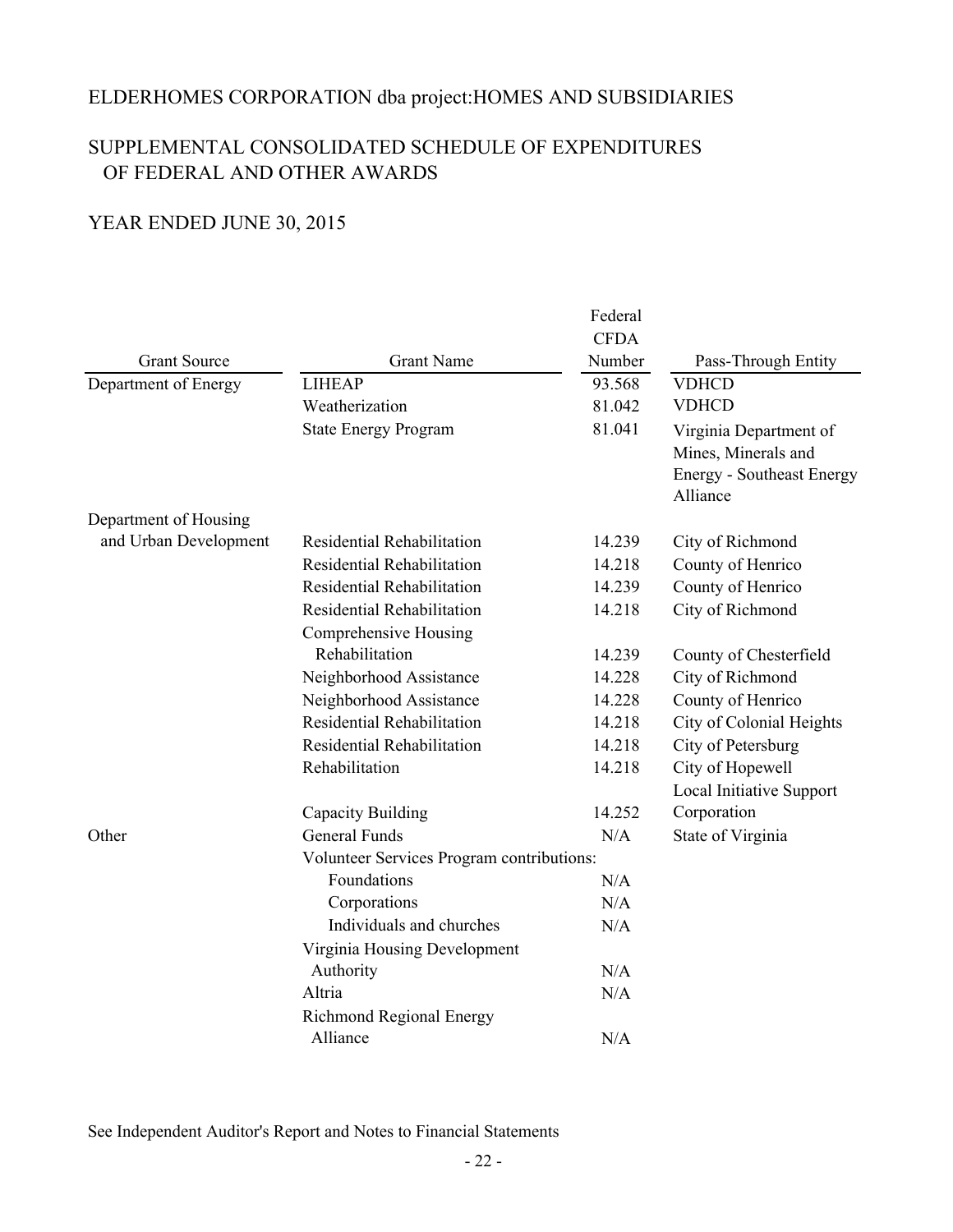| Temporarily                                           |                 |                                      |                        |                        | Temporarily                          |  |
|-------------------------------------------------------|-----------------|--------------------------------------|------------------------|------------------------|--------------------------------------|--|
| Restricted                                            |                 |                                      |                        |                        | Restricted<br>Fund                   |  |
| Fund<br><b>Awards Received</b><br>Balance<br>Revenues |                 |                                      |                        |                        | Balance                              |  |
| July 1,                                               |                 | State/                               | Expenditures<br>State/ |                        | June 30,                             |  |
| 2014                                                  | Federal         | Local                                | Federal                | Local                  | 2015                                 |  |
| $\mathbb{S}$                                          | 1,803,718<br>\$ | $\$$                                 | \$<br>1,803,718        | $\mathbb S$            | $\mathbb S$                          |  |
|                                                       | 303,002         |                                      | 303,002                |                        |                                      |  |
| 1,002                                                 | 39,706          |                                      | 39,682                 |                        | 1,026                                |  |
|                                                       |                 |                                      |                        |                        |                                      |  |
|                                                       |                 |                                      |                        |                        |                                      |  |
|                                                       | 452,697         |                                      | 452,697                |                        |                                      |  |
|                                                       | 636,682         |                                      | 636,682<br>351,686     |                        |                                      |  |
|                                                       | 351,686         |                                      |                        |                        |                                      |  |
|                                                       | 482,548         |                                      | 482,548                |                        |                                      |  |
|                                                       | 317,231         |                                      | 317,231                |                        |                                      |  |
|                                                       | 243,761         |                                      | 243,761                |                        |                                      |  |
|                                                       | 13,045          |                                      | 13,045                 |                        |                                      |  |
|                                                       | 63,490          |                                      | 63,490                 |                        |                                      |  |
|                                                       | 141,822         |                                      | 141,822                |                        |                                      |  |
|                                                       | 19,964          |                                      | 19,964                 |                        |                                      |  |
|                                                       | 75,000          |                                      | 75,000                 |                        |                                      |  |
|                                                       |                 | 23,406                               |                        | 23,406                 |                                      |  |
| 170,322                                               |                 | 133,752                              |                        | 112,046                | 192,028                              |  |
|                                                       |                 | 201,221                              |                        | 201,221                |                                      |  |
|                                                       |                 | 44,127                               |                        | 44,127                 |                                      |  |
|                                                       |                 | 49,453                               |                        | 49,453                 |                                      |  |
|                                                       |                 | 150,000                              |                        | 150,000                |                                      |  |
| 37,685                                                |                 | 71,764                               |                        | 88,100                 | 21,349                               |  |
| 209,009<br>\$                                         | 4,944,352<br>\$ | 673,723<br>$\boldsymbol{\mathsf{S}}$ | 4,944,328<br>\$        | $\mathbb S$<br>668,353 | 214,403<br>$\boldsymbol{\mathsf{S}}$ |  |